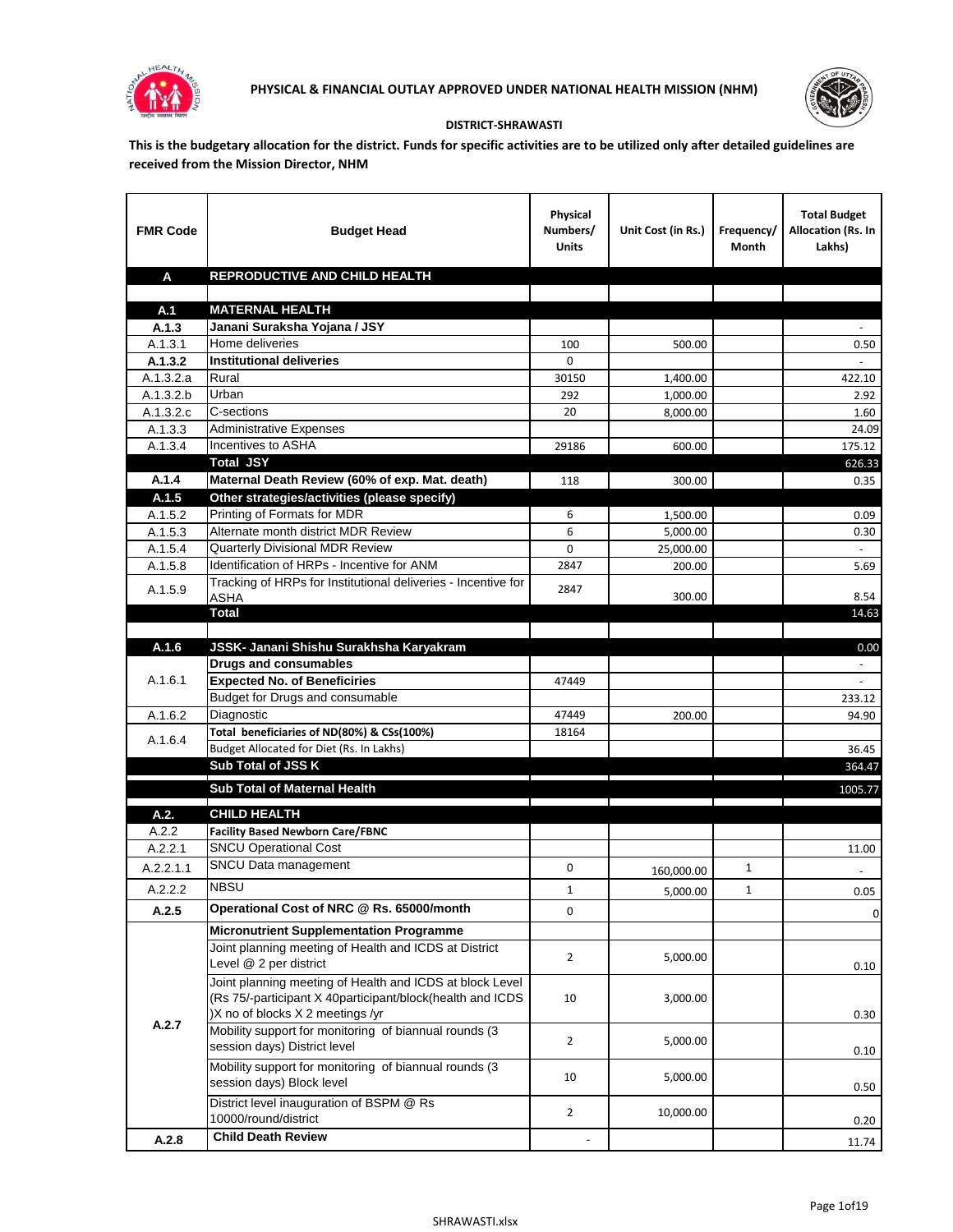| <b>FMR Code</b> | <b>Budget Head</b>                                                                                                                             | Physical<br>Numbers/<br><b>Units</b> | Unit Cost (in Rs.) | Frequency/<br><b>Month</b> | <b>Total Budget</b><br>Allocation (Rs. In<br>Lakhs) |
|-----------------|------------------------------------------------------------------------------------------------------------------------------------------------|--------------------------------------|--------------------|----------------------------|-----------------------------------------------------|
|                 | <b>Sub-total Child Health</b>                                                                                                                  |                                      |                    |                            | 23.99                                               |
|                 |                                                                                                                                                |                                      |                    |                            |                                                     |
| A.3             | <b>FAMILY PLANNING</b>                                                                                                                         |                                      |                    |                            |                                                     |
| A.3.1           | <b>Terminal/Limiting Methods</b>                                                                                                               |                                      |                    |                            |                                                     |
| A.3.1.1         | Female sterilization camps @ Rs. 3500/camp                                                                                                     | 69                                   | 3,500.00           |                            | 2.42                                                |
| A.3.1.2         | NSV camps @ Rs. 3500/camp<br>Budget for Female Interval Sterilization Compensation                                                             | $\overline{2}$                       | 3,500.00           |                            | 0.07                                                |
| A.3.1.3         | @ Rs.2000/-Per Case in Public Sector-(In Rs.)                                                                                                  | 800                                  | 2,000.00           |                            | 16.00                                               |
|                 | <b>Budget for Post Partum Female Sterilization</b><br>Compensation @ Rs.3000/-Per Case in Public Sector-(In<br>$Rs.$ )                         | 16                                   | 3,000.00           |                            | 0.48                                                |
| A.3.1.4         | Budget for Male Sterilization Compensation @ Rs.2700/-<br>Per Case in Public Sector -(In Rs.)                                                  | 25                                   | 2,700.00           |                            | 0.68                                                |
| A.3.2           | <b>Spacing Methods</b>                                                                                                                         |                                      |                    |                            |                                                     |
| A.3.2.2         | Total Budget Allocated for Compensation for IUCD<br>insertion at health facilities (including fixed day services at<br>SHC and PHC) @ Rs 20/-  | 31668                                | 20.00              |                            | 6.33                                                |
| A.3.2.3         | PPIUCD services (Incentive to provider @Rs 150 per<br>PPIUCD insertion)                                                                        | 1000                                 | 150.00             |                            | 1.50                                                |
|                 | Orientation/Review of ASHA/ANM/AWW for scheme<br>for HDC, ESB, PTK                                                                             |                                      |                    |                            |                                                     |
| A.3.2.5         | <b>District level</b>                                                                                                                          | $\mathbf{1}$                         | 10,000.00          | $\mathbf{1}$               | 0.10                                                |
|                 | <b>Block level Quarterly</b>                                                                                                                   | 5                                    | 10,000.00          | 4                          | 2.00                                                |
| A.3.2.6         | Dissemination of FP manuals and guidelines                                                                                                     | $\mathbf{1}$                         | 20,000.00          | $\mathbf{1}$               | 0.20                                                |
| A.3.3           | Budget for POL for Mobility to Surgeons team for FDS<br>Camps @ Rs.1000/ camp                                                                  | 69                                   | 1,000.00           |                            | 0.69                                                |
| A.3.5.1         | Orientaion workshop, QAC meeting at distirct level-<br>Quarterly                                                                               | $\mathbf{1}$                         | 2,000.00           | 4                          | 0.08                                                |
| A.3.5.2         | FP Review Meeting at Divisional level-Quarterly                                                                                                | 0                                    | 20,000.00          | 4                          |                                                     |
| A.3.5.3         | Performance reward                                                                                                                             | $\mathbf{1}$                         | 50,000.00          |                            | 0.50                                                |
| A.3.5.4         | World Population Day' celebration (such as mobility,<br>IEC activities etc.):                                                                  |                                      |                    |                            |                                                     |
|                 | District level                                                                                                                                 | $\mathbf{1}$                         | 100,000.00         |                            | 1.00                                                |
|                 | <b>Block Level</b>                                                                                                                             | 5                                    | 10.000.00          |                            | 0.50                                                |
| A.3.5.5         | Other strategies/activities (such as strengthening<br>fixed day services for IUCD & Sterilisation, etc.)                                       |                                      |                    |                            |                                                     |
|                 | Printing of FP Manuals, Guidelines, etc.                                                                                                       | 0                                    |                    |                            |                                                     |
|                 | Sterilization Register @ Rs.150/Register                                                                                                       | 6                                    | 150.00             | $\centerdot$               | 0.01                                                |
|                 | IUCD Register @ Rs.150/- Register                                                                                                              | 50                                   | 150.00             |                            | 0.08                                                |
|                 | PPIUCD Registers @ Rs.150/-Register                                                                                                            | $\overline{7}$                       | 150.00             |                            | 0.01                                                |
| A.3.5.5.1       | Injectable Registers @ Rs.150/Register                                                                                                         | $\overline{7}$                       | 150.00             |                            | 0.01                                                |
|                 | Counseling Register @ Rs.150/-Register (3 per<br>Counselor)                                                                                    | 9                                    | 150.00             |                            | 0.01                                                |
|                 | Consent Form , Medical Record CheckIklist, Posoot<br>Operatiive Instructionn Card, Ssterilization Certificate for<br>Sterilization@ Rs 5/-Unit | 4540                                 | 5.00               |                            | 0.23                                                |
|                 | Enhance Contribution of PRIs and Family members of<br>eligible couples in 75 districts with high unmet need<br>and TFR                         |                                      |                    |                            |                                                     |
| A.3.5.5.2       | District Level NSV Satisfied Client Meet @Rs.20000/-<br>District                                                                               | $\mathbf{1}$                         | 20,000.00          |                            | 0.20                                                |
|                 | Block Level Panch Sarpanch Sammellan @Rs.10000/-<br><b>Block</b>                                                                               | 5                                    | 10,000.00          |                            | 0.50                                                |
| A.3.5.5.3       | RMNCHA Counsellling Corners @ Rs.35,000/-                                                                                                      | $\overline{2}$                       | 35,000.00          |                            | 0.70                                                |
|                 | <b>World NSV Week</b>                                                                                                                          |                                      |                    |                            |                                                     |
| A.3.5.5.6       | <b>District level</b>                                                                                                                          | $\mathbf{1}$                         | 25,000.00          |                            | 0.25                                                |
|                 | <b>Block level</b>                                                                                                                             | 5                                    | 10,000.00          |                            | 0.50                                                |
|                 | Govt. COT at Divisions level for FP Services                                                                                                   |                                      |                    |                            |                                                     |
|                 | Divisional Govt. COT @ Rs.50000/month for 12 month                                                                                             | 0                                    | 5,000.00           | 12                         | $\omega$                                            |
|                 |                                                                                                                                                |                                      |                    |                            |                                                     |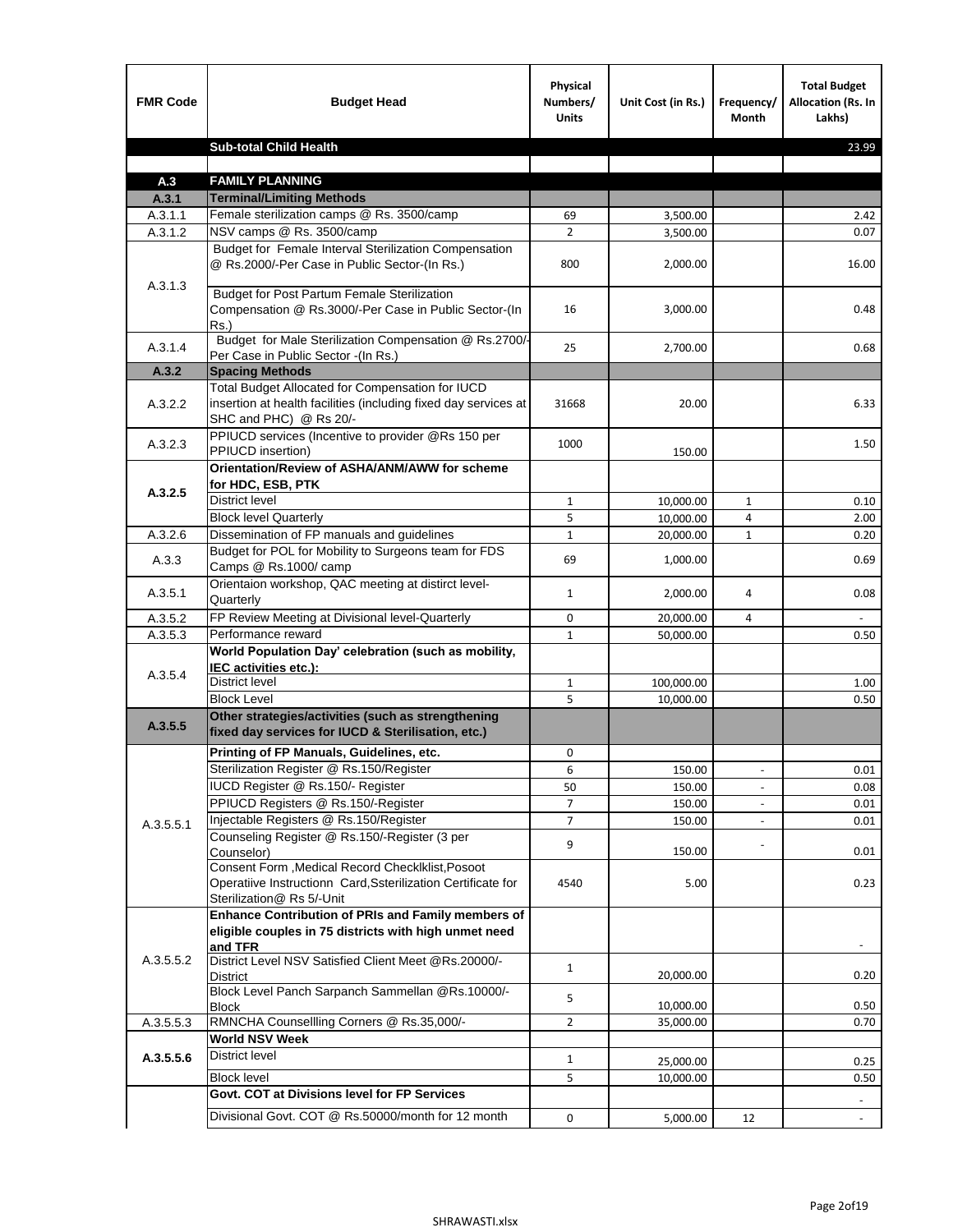| <b>FMR Code</b> | <b>Budget Head</b>                                                                                                                                                                          | Physical<br>Numbers/<br><b>Units</b> | Unit Cost (in Rs.) | Frequency/<br>Month | <b>Total Budget</b><br>Allocation (Rs. In<br>Lakhs) |
|-----------------|---------------------------------------------------------------------------------------------------------------------------------------------------------------------------------------------|--------------------------------------|--------------------|---------------------|-----------------------------------------------------|
| A.3.5.5.8       | Exra Incentive for Female Interval Sterilization in Public<br>Sector.-(20% of 80% ELA) @ Rs. 130 per case                                                                                   | $\Omega$                             | 130.00             |                     |                                                     |
|                 | Extra Incentive for Male Sterilization in Public Sector-<br>(40% ELA) @ Rs. 155 per case                                                                                                    | $\Omega$                             | 155.00             |                     |                                                     |
|                 | <b>Sub-total Family Planning</b>                                                                                                                                                            |                                      |                    |                     | 35.04                                               |
|                 | ADOLESCENT HEALTH / RKSK (Rashtriya Kishore                                                                                                                                                 |                                      |                    |                     |                                                     |
| A.4             | Swasthya Karyakram)                                                                                                                                                                         |                                      |                    |                     |                                                     |
| A.4.1           | <b>Facility based services</b>                                                                                                                                                              |                                      |                    |                     |                                                     |
| A.4.1.1         | Orientation meetings-HPD Districts                                                                                                                                                          | $\mathbf{1}$                         | 9000               | $\mathbf{1}$        | 0.09                                                |
|                 | Review meetings at District level-Quarterly                                                                                                                                                 | $\mathbf{1}$                         | 5000               | 4                   | 0.20                                                |
| A.4.1.2         | Establishment of new clinics at DH/Medical college level                                                                                                                                    | $\Omega$                             | 50,000.00          |                     | $\overline{\phantom{a}}$                            |
|                 | Operating expenses for existing clinics                                                                                                                                                     | 0                                    |                    |                     |                                                     |
|                 | DH & MC level Existing AFHS clinics                                                                                                                                                         | $\mathbf{1}$                         | 600.00             | 12                  | 0.07                                                |
| A.4.1.4         | DH & MC level AFHS clinics (New)                                                                                                                                                            | 0                                    | 600.00             | 6                   |                                                     |
|                 | CHC level Existing AFHS clinics                                                                                                                                                             | 5                                    | 400.00             | 12                  | 0.24                                                |
|                 | PHC level existing AFHS clinics                                                                                                                                                             | 10                                   | 200.00             | 12                  | 0.24                                                |
| A.4.1.5         | Mobility support for AH counsellors at MC/DH level AH<br>Clinic at @ Rs 1000 per month for 06 month                                                                                         | $\mathbf{1}$                         | 1,000.00           | 6                   | 0.06                                                |
|                 | Mobility support for Exsiting AH counsellors at CHC level<br>AH Clinic at @ Rs 1000 per month for 06 month                                                                                  | 0                                    | 1,000.00           | 6                   |                                                     |
| A.4.5.7         | <b>WIFS Register</b>                                                                                                                                                                        | 2234                                 | 100.00             |                     | 2.23                                                |
| A.4.5.8         | <b>NIPI Register</b>                                                                                                                                                                        | 6435                                 | 100.00             |                     | 6.44                                                |
| A.4.5.9         | <b>WIFS Reporting Formats</b>                                                                                                                                                               | 40032                                | 0.50               |                     | 0.20                                                |
|                 | <b>Sub-total Adolescent Health</b>                                                                                                                                                          |                                      |                    |                     | 9.77                                                |
| A.5             | <b>RBSK</b>                                                                                                                                                                                 |                                      |                    |                     |                                                     |
| A.5.1           | <b>Operational Cost of RBSK (Mobility support, DEIC etc)</b>                                                                                                                                |                                      |                    |                     |                                                     |
| A.5.1.2         | Prepare detailed operational plan for RBSK across<br>districts (cost of plan/convergence/monitoring<br>meetings should be kept seperately)<br>One meeting @ Rs. 500 per block for microplan | 5                                    | 500.00             |                     | 0.03                                                |
|                 | One orientation meeting for RBSK software                                                                                                                                                   | 5                                    | 90.00              |                     | 0.00                                                |
| A.5.1.3         | Mobility support for Mobile health team                                                                                                                                                     | 10                                   | 30,000.00          | 12                  | 36.00                                               |
| A.5.1.4         | Operational cost of DEIC                                                                                                                                                                    |                                      |                    |                     | 0                                                   |
| A.5.1.5         | New born screening- Inborn error of metabolism (please<br>give details per unit cost of screening, number of children<br>to be screened and the delivery points Add details)                |                                      |                    |                     | 0                                                   |
| A.5.1.7         | Spectacle for children                                                                                                                                                                      | 1405                                 | 275.00             |                     | 3.86                                                |
| A.5.1.10        | Monitoring Meeting at District level                                                                                                                                                        | $\mathbf{1}$                         | 5,000.00           | 3                   | 0.15                                                |
|                 |                                                                                                                                                                                             |                                      |                    |                     |                                                     |
|                 | <b>Sub-total RBSK</b>                                                                                                                                                                       |                                      |                    |                     | 40.04                                               |
| A.7             | <b>PNDT Activities</b>                                                                                                                                                                      |                                      |                    |                     |                                                     |
|                 | <b>Support to PNDT cell</b>                                                                                                                                                                 |                                      |                    |                     |                                                     |
|                 | Honorarium of Divisional Level Data Assistant @ Rs.<br>18743 per month for 12 months                                                                                                        | 0                                    | 18,743.00          | 12                  |                                                     |
| A.7.1           | Honorarium of District Level Data Assistant @<br>Rs.                                                                                                                                        | $\mathbf{1}$                         | 11,025.00          | 12                  |                                                     |
|                 | 11025 per month for 12 months<br>Contingency at Divisional level for PCPNDT Cell                                                                                                            | 0                                    | 10,000.00          | $\mathbf{1}$        | 1.32<br>$\overline{\phantom{a}}$                    |
|                 | Contingency at District level for PCPNDT Cell                                                                                                                                               | $\mathbf{1}$                         | 5,000.00           | $\mathbf{1}$        | 0.05                                                |
|                 | Visit of Divisional level Inspection Committee (Including                                                                                                                                   |                                      |                    |                     |                                                     |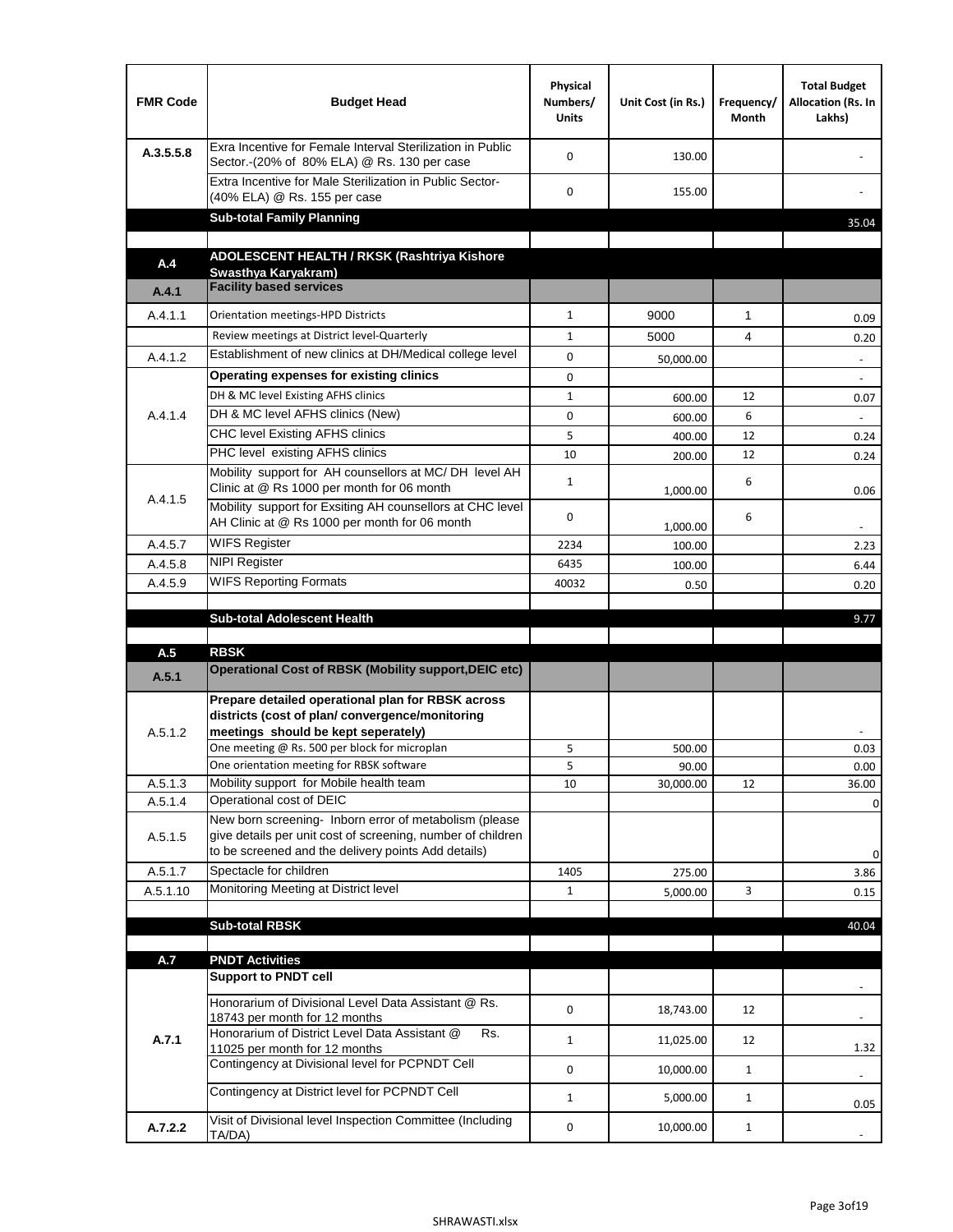| <b>FMR Code</b>      | <b>Budget Head</b>                                                                                                                              | Physical<br>Numbers/<br><b>Units</b> | Unit Cost (in Rs.)     | Frequency/<br><b>Month</b> | <b>Total Budget</b><br><b>Allocation (Rs. In</b><br>Lakhs) |
|----------------------|-------------------------------------------------------------------------------------------------------------------------------------------------|--------------------------------------|------------------------|----------------------------|------------------------------------------------------------|
| A.7.2.5              | Orientation of Member of District advisory Committee at<br><b>Divisional Level</b>                                                              | $\Omega$                             | 200,000.00             | $\mathbf{1}$               | $\overline{\phantom{m}}$                                   |
| A.7.2.9              | Capacity building of DGCS, CJM, District officers, Nodal<br>Officers, Ultrasound Owners, ASHA and AWWs<br>workshop at Districts and Block level |                                      |                        |                            |                                                            |
|                      | <b>District level</b>                                                                                                                           | $\mathbf{1}$                         | 10,000.00              | 1                          | 0.10                                                       |
|                      | <b>Block level</b>                                                                                                                              | 5                                    | 5,000.00               | $\mathbf{1}$               | 0.25                                                       |
|                      | <b>Sub-total PNDT activities</b>                                                                                                                |                                      |                        |                            | 1.72                                                       |
|                      |                                                                                                                                                 |                                      |                        |                            |                                                            |
| A.8                  | <b>Human Resources</b>                                                                                                                          |                                      |                        |                            |                                                            |
| A.8.1                | <b>Contractual Staff &amp; Services</b>                                                                                                         |                                      |                        |                            |                                                            |
| A.8.1.1<br>A.8.1.1.1 | <b>ANMs, Supervisory Nurses, LHVs</b><br><b>ANMs</b>                                                                                            |                                      |                        |                            |                                                            |
|                      | Honorarium of ANMs (New)                                                                                                                        | $\overline{2}$                       |                        | 6                          |                                                            |
| A.8.1.1.1.a          | Honorarium of ANMs (Existing)                                                                                                                   | 0                                    | 11,550.00<br>11,550.00 | 12                         | 1.39<br>$\overline{\phantom{a}}$                           |
|                      | Honorarium of ANMs (New)                                                                                                                        | $\mathbf 0$                          | 11,550.00              | 6                          |                                                            |
| A.8.1.1.1.f          | Honorarium of ANMs (Existing)                                                                                                                   | 40                                   | 11,550.00              | 12                         | 55.44                                                      |
| A.8.1.1.2            | <b>Staff Nurses</b>                                                                                                                             |                                      |                        |                            |                                                            |
| A.8.1.1.2.a          | <b>DH</b>                                                                                                                                       |                                      |                        |                            | $\blacksquare$                                             |
|                      | Honorarium of SNs (New)                                                                                                                         | 0                                    | 19,060.00              | 6                          |                                                            |
| A.8.1.1.2.b          | Honorarium of SNs (Existing)                                                                                                                    | 46                                   | 19,060.00              | 12                         | 105.21                                                     |
|                      | <b>Staff Nurse-NRC</b>                                                                                                                          |                                      |                        |                            |                                                            |
|                      | Old, SNs @19060/Month for 12 months                                                                                                             | 0                                    | 19,060.00              | 12                         | $\overline{\phantom{a}}$                                   |
|                      | New, SNs @18150 per Month                                                                                                                       | 0                                    | 18,150.00              | 6                          | $\overline{\phantom{m}}$                                   |
|                      | <b>Staff Nurse-SNCU</b>                                                                                                                         |                                      |                        |                            |                                                            |
| A.8.1.1.2.f          | Exiting Staff Nurse Honorarium @ Rs.19060/- p.m. for 12<br>months                                                                               | $\Omega$                             | 19,060.00              | 12                         | -                                                          |
|                      | New Staff Nurse Honorarium @ Rs.18150/- p.m. for 6 months                                                                                       | 8                                    | 18,150.00              | 6                          | 8.71                                                       |
|                      | <b>Staff Nurse-NBSU</b>                                                                                                                         |                                      |                        |                            |                                                            |
|                      | Staff Nurse Honorarium @ Rs.18150/- p.m. (For 6 Months)                                                                                         | 3                                    | 18,150.00              | 12                         | 6.53                                                       |
|                      | Human Resource Pediatric Intencive Care unit (PICU)                                                                                             |                                      |                        |                            |                                                            |
| A.8.1.1.2.g          | Staff Nurses Honorarium @ Rs. 18,150 per months for 12<br>months                                                                                | 0                                    | 18,150.00              | 12                         |                                                            |
| A.8.1.2.1            | <b>Laboratory Technicians</b>                                                                                                                   |                                      |                        |                            |                                                            |
| A.8.1.2.1.a          | Honorarium of Laboratory Technician                                                                                                             |                                      |                        |                            | 3.47                                                       |
| A.8.1.3              | <b>Specialists</b>                                                                                                                              |                                      |                        |                            |                                                            |
| A.8.1.3.1.b          | Honorarium of Contractual Gynaecologists/Surgeons                                                                                               | $\mathbf 0$                          | 80,000.00              | 12                         |                                                            |
| A.8.1.3.3            | Anesthetists                                                                                                                                    |                                      |                        |                            |                                                            |
| A.8.1.3.3.b          | Honorarium of Contractual Anesthetists                                                                                                          | 0                                    | 80,000.00              | 12                         |                                                            |
| A.8.1.3.5            | Specialists for CH (Pediatrician etc) in SNCU, NBSU, NRC                                                                                        |                                      |                        |                            |                                                            |
|                      | Existing @ 78650/month for 12 Months                                                                                                            | 0                                    | 78,650.00              | 12                         | $\blacksquare$                                             |
| A.8.1.3.5.d          | New Peadiatrician Honorarium @ Rs.71500/- p.m. for 6<br>months                                                                                  | 3                                    | 71,500.00              | 6                          | 12.87                                                      |
| A.8.1.3.7            | Dental surgeons and dentists                                                                                                                    |                                      |                        |                            |                                                            |
| A.8.1.3.7.a          | Honorarium of Dental Surgen                                                                                                                     |                                      |                        |                            | 10.05                                                      |
| A.8.1.5              | <b>Medical Officers</b>                                                                                                                         |                                      |                        |                            |                                                            |
| A.8.1.5.2            | Honorarium of Medical Officers (New)                                                                                                            | $\overline{7}$                       | 41,580.00              | $\overline{2}$             | 5.82                                                       |
|                      | Honorarium of Medical Officers (Existing)                                                                                                       | $\mathbf{1}$                         | 41,580.00              | 12                         | 4.99                                                       |
| A.8.1.5.6            | MOs for SNCU/ NBSU/NRC etc<br>Old, MO @41580 per Month                                                                                          | 0                                    |                        |                            | $\Box$                                                     |
|                      | New, Mo@39600 Per Month                                                                                                                         | 0                                    | 41,580.00<br>39,600.00 | 12<br>6                    | $\overline{\phantom{a}}$                                   |
|                      | Human Resource Pediatric Intencive Care unit (PICU)                                                                                             |                                      |                        |                            |                                                            |
|                      | Existing, MO Honorarium @ Rs/41580/ Month for 12 Months                                                                                         | $\mathbf 0$                          |                        | 12                         |                                                            |
| A.8.1.5.7            | New, MO Honorarium @ Rs. 39600 / Month for 6 Months                                                                                             | 0                                    | 41,580.00<br>39,600.00 | 6                          |                                                            |
|                      |                                                                                                                                                 |                                      |                        |                            |                                                            |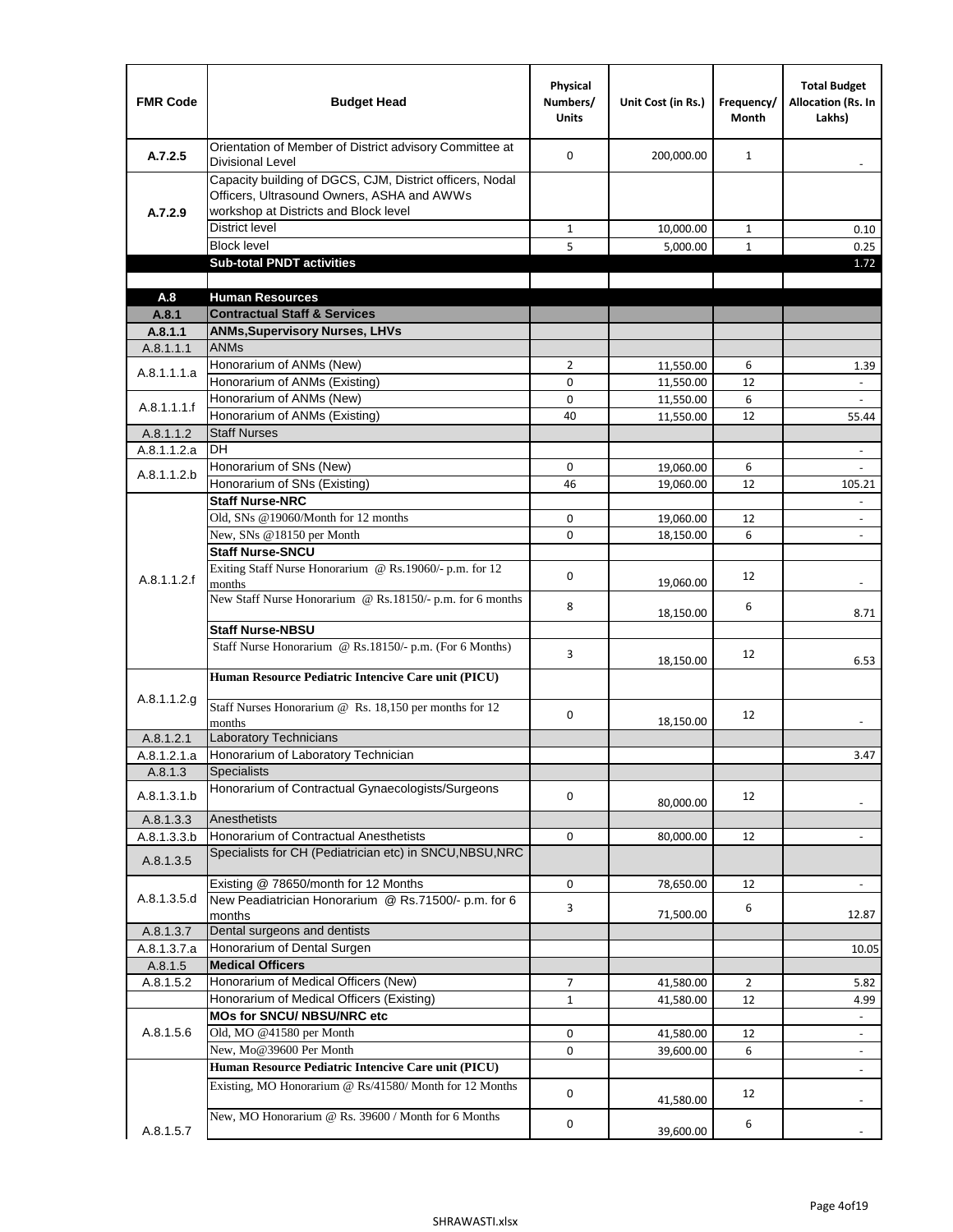| <b>FMR Code</b> | <b>Budget Head</b>                                                   | Physical<br>Numbers/<br><b>Units</b> | Unit Cost (in Rs.) | Frequency/<br>Month | <b>Total Budget</b><br>Allocation (Rs. In<br>Lakhs) |
|-----------------|----------------------------------------------------------------------|--------------------------------------|--------------------|---------------------|-----------------------------------------------------|
|                 | Medical Officer/Training Coordinator, Honorarium at                  |                                      |                    |                     |                                                     |
|                 | <b>Medical College</b><br>Old, Trg. Coord. @41580/month for 12 Month | 0                                    | 41,580.00          | 12                  |                                                     |
|                 | New, Trg. Coord.@39600/month for 6 Month                             | $\Omega$                             | 39,600.00          | 6                   |                                                     |
| A.8.1.7.2       | Honorarium of X-Ray Technician for 12 months                         |                                      |                    |                     | 3.47                                                |
| A.8.1.7.4       | RBSK teams (Exclusive mobile health team & DEIC                      |                                      |                    |                     |                                                     |
|                 | Staff)<br><b>MOs- AYUSH/MBBS</b>                                     |                                      |                    |                     | $\overline{\phantom{a}}$                            |
|                 | Honoraria Existing MBBS                                              | $\mathbf 0$                          | 41,675.00          | 12                  | $\overline{\phantom{a}}$                            |
|                 | Honoraria New MBBS                                                   | 0                                    | 37,800.00          | 6                   | $\overline{\phantom{a}}$                            |
| A.8.1.7.4.1     | Honoraria - BDS                                                      | 3                                    | 40,516.00          | 12                  | 14.59                                               |
|                 | Honoraria - AYUSH (Existing)                                         | 14                                   | 27,783.00          | 12                  | 46.68                                               |
|                 | Honoraria - AYUSH recruited upto March 16                            | 3                                    | 26,460.00          | 12                  | 9.53                                                |
|                 | Honoraria - AYUSH New                                                | $\mathbf 0$                          | 25,200.00          | 6                   |                                                     |
|                 | <b>Staff Nurse</b>                                                   | $\mathbf 0$                          |                    |                     | $\omega$                                            |
|                 | Honoraria - Staff Nurse                                              | 5                                    | 19,100.00          | 12                  | 11.46                                               |
| A.8.1.7.4.2     | ANM                                                                  |                                      |                    |                     |                                                     |
|                 | Honoraria - ANMs (Existing)                                          | 5                                    | 11,576.00          | 12                  | 6.95                                                |
|                 | Honoraria - ANM (Recruited upto March 16)                            | 0                                    | 11,025.00          | 12                  |                                                     |
|                 | Honoraria - ANM (New)                                                | $\mathbf 0$                          | 10,500.00          | 6                   |                                                     |
|                 | <b>Paramedical</b>                                                   | $\mathbf 0$                          |                    |                     | $\blacksquare$                                      |
|                 | Honoraria - Paramedical                                              | 9                                    | 13,753.00          | 12                  | 14.85                                               |
|                 | <b>Pharmacists</b>                                                   | 0                                    |                    |                     |                                                     |
| A.8.1.7.4.3     | Honoraria - Pharmacist (Existing)                                    | $\mathbf{1}$                         | 14,884.00          | 12                  | 1.79                                                |
|                 | Honoraria - Pharmacist (Recruited upto March 16)                     | $\mathbf 0$                          | 14,175.00          | 12                  |                                                     |
|                 | Honoraria - Pharmacist (New)                                         | $\mathbf 0$                          | 13,500.00          | 6                   | $\blacksquare$                                      |
|                 | Sub Total RBSK mobile teams                                          | $\Omega$                             |                    |                     | $\overline{\phantom{a}}$                            |
| A.8.1.7.5       | <b>Others</b><br>Honorarium of RMNCH/FP Counselors @ Rs.10760/- for  |                                      |                    |                     |                                                     |
| A.8.1.7.5.1     | 12 months                                                            | 3                                    | 10,760.00          | 12                  | 3.87                                                |
|                 | <b>Adolescent Health counselors</b>                                  |                                      |                    |                     | $\blacksquare$                                      |
|                 | AH counselors at DH level (1st & 2nd phase)                          | $\mathbf 0$                          | 13,891.00          | 12                  | $\overline{\phantom{a}}$                            |
| A.8.1.7.5.2     | AH counselors DH level of 3nd phase                                  | 0                                    | 13,230.00          | 12                  | $\overline{\phantom{a}}$                            |
|                 | AH counselors at DH/MC level (New)                                   | $\mathbf{1}$                         | 12,600.00          | 12                  | 1.51                                                |
|                 | AH counsellors at CHC level                                          | $\mathbf 0$                          | 13,230.00          | 6                   | $\blacksquare$                                      |
|                 | <b>Nutriionist</b>                                                   | $\mathbf 0$                          |                    |                     | $\overline{\phantom{a}}$                            |
| A.8.1.7.5.4     | Old, Nutrist. @17325 per Month for 12 months                         | $\mathbf 0$                          | 17,325.00          | 12                  | $\overline{\phantom{a}}$                            |
|                 | New, Nutrist. @16500 per Month for 6 months                          | 0                                    | 16,500.00          | 6                   |                                                     |
|                 | <b>HR for Cold Chain</b>                                             | 0                                    |                    |                     |                                                     |
|                 | Hononarium of Cold Chain Handlers at Division level                  | 0                                    | 11,430.00          | 12                  |                                                     |
|                 | Hononarium of Cold Chain Handlers at District level                  | 1                                    | 11,430.00          | 12                  | 1.37                                                |
|                 | Hononarium of Technician (Refeigator Machenic) at                    |                                      |                    |                     |                                                     |
|                 | <b>Division level</b>                                                | 0                                    | 19,060.00          | 12                  |                                                     |
|                 | Technician (Refeigator Machenic) at District level                   | $\mathbf{1}$                         | 19,060.00          | 12                  | 2.29                                                |
| A.8.1.7.7       | Honararium of Vaccince Strore Keeper at Division level               | 0                                    | 25,410.00          | 12                  | $\blacksquare$                                      |
|                 | Honararium of Vaccince Van Driver at Division level                  | 0                                    | 19,060.00          | 12                  | $\blacksquare$                                      |
|                 | HR for Blood Bank Storage/Unit                                       |                                      |                    |                     |                                                     |
|                 | Man Power Support at 89 Blood Banks                                  |                                      |                    |                     | 15.67                                               |
|                 | Man Power Support at 118 Blood Storage Centre                        |                                      |                    |                     | 4.80                                                |
|                 | Manpower support of 18 BCTV                                          |                                      |                    |                     | 0.00                                                |
| A.8.1.7.8       | Staff for Training Institutes/ SIHFW/ Nursing Training               |                                      |                    |                     |                                                     |
|                 | Incentive/ Awards etc. to SN, ANMs etc.                              |                                      |                    |                     | 0                                                   |
|                 | SBA Trained ANMs at L1 SCs from 6th delivery every month             | 900                                  | 300.00             |                     | 2.70                                                |
|                 | SBA Trained ANMs/SNs at APHCs/PHCs starting from 16th                |                                      |                    |                     |                                                     |
|                 | Delivery every month                                                 | 50                                   | 300.00             |                     | 0.15                                                |
| A.8.1.8         | SBA Trained ANMs/SNs at Non FRU CHCs/BPHCs starting from             |                                      |                    |                     |                                                     |
|                 | 51st Delivery every month                                            | 2000                                 | 300.00             |                     | 6.00                                                |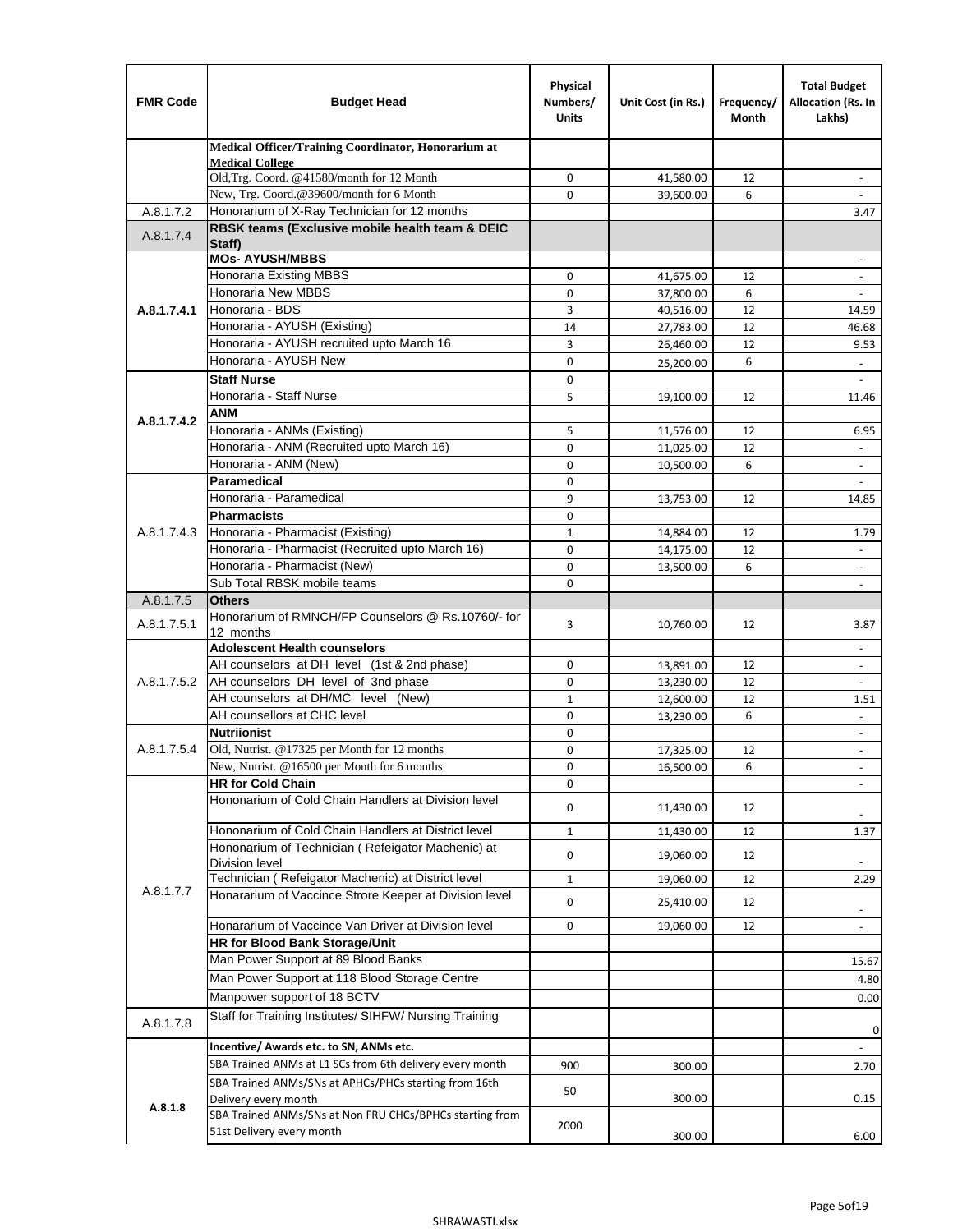| <b>FMR Code</b> | <b>Budget Head</b>                                                                                      | Physical<br>Numbers/<br><b>Units</b> | Unit Cost (in Rs.)   | Frequency/<br>Month | <b>Total Budget</b><br>Allocation (Rs. In<br>Lakhs) |
|-----------------|---------------------------------------------------------------------------------------------------------|--------------------------------------|----------------------|---------------------|-----------------------------------------------------|
|                 | Incentives for EMOC teams at below District level starting from<br>6th CS every month @Rs 3000/CS       | 20                                   | 3,000.00             |                     | 0.60                                                |
| A.8.1.9         | Honorarium of Data Entry Operator at DH                                                                 |                                      |                      |                     |                                                     |
| A.8.1.10        | <b>Other Incentives Schemes (Pl.Specify)</b>                                                            |                                      |                      |                     |                                                     |
| A.8.1.10.1      | Fixed difficult area Incentive                                                                          | 0                                    |                      |                     |                                                     |
| A.8.1.10.2      | FRU Operationalization for Gynae & anaesthetist<br>specialist on call from govt sector for NHPDs & HPDs | 60                                   | 3,000.00             |                     | 1.80                                                |
| A.8.1.10.3      | FRU Operationalization Gynaecologists specialist on call<br>for NHPDs & HPDs                            | 30                                   | 4,500.00             |                     | 1.35                                                |
| A.8.1.10.4      | FRU Operationalization anaesthetist specialist on call for<br><b>NHPDs &amp; HPDs</b>                   | 60                                   | 3,000.00             |                     | 1.80                                                |
| A.8.1.10.5      | Performance based Incentives to RMNCH+A Counsellors<br>in Family Planning @ Rs.50/ client               | 100                                  | 50.00                |                     | 0.05                                                |
| A.8.1.11        | <b>Support Staff for Health Facilities</b>                                                              |                                      |                      |                     |                                                     |
|                 | <b>HR-NRC</b>                                                                                           |                                      |                      |                     | $\overline{\phantom{m}}$                            |
|                 | Cook                                                                                                    |                                      |                      |                     |                                                     |
|                 | Old, Cook @7500 per Month for 12 months                                                                 | 0                                    | 7,500.00             | 12                  | ÷,                                                  |
|                 | New, Cook @7500 per Month for 6 months<br><b>Care Taker</b>                                             | 0                                    | 7,500.00             | 6                   | $\overline{\phantom{a}}$                            |
|                 | Old, Caretaker @6400 per Month for 12 months                                                            | 0                                    | 6,400.00             | 12                  | $\overline{a}$                                      |
|                 | New, Caretaker @6400 per Month for 6 months                                                             | 0                                    | 6,400.00             | 6                   | $\overline{\phantom{a}}$                            |
|                 | <b>Cleaner</b>                                                                                          |                                      |                      |                     |                                                     |
|                 | Old, Cleaner @6400 per Month for 12 months                                                              | 0                                    |                      | 12                  |                                                     |
|                 | New, Cleaner @6400 per Month for 6 months                                                               | 0                                    | 6,400.00<br>6,400.00 | 6                   |                                                     |
|                 | <b>HR-SNCU</b>                                                                                          |                                      |                      |                     |                                                     |
| A.8.1.11.f      | Cleaner/ Ward Ayah/Security Guard                                                                       |                                      |                      |                     |                                                     |
|                 | Existing CL/WA Honorarium @ Rs. 6400/monty for 12<br>months                                             | 0                                    | 6,400.00             | 12                  |                                                     |
|                 | New CL/WA/SG Honorarium @ Rs. 6400/month for 6<br>month                                                 | 9                                    | 6,400.00             | 6                   | 3.46                                                |
|                 | <b>Data Entry Oprator</b><br>old DEO Honorarium @ Rs.12000/- p.m. for 12 months                         | 0                                    |                      | 12                  |                                                     |
|                 | New DEO Honorarium @ Rs.12000/- p.m. for 6 months                                                       |                                      | 12,000.00            |                     |                                                     |
|                 |                                                                                                         | $\mathbf{1}$                         | 12,000.00            | 6                   | 0.72                                                |
|                 | Human Resource Pediatric Intencive Care unit (PICU)                                                     |                                      |                      |                     |                                                     |
|                 | Ward Aaya/Sweeper Honorarium @ Rs. 6400/Month for 6                                                     | 0                                    |                      | 6                   |                                                     |
|                 | months                                                                                                  |                                      | 6,400.00             |                     |                                                     |
|                 | Sub-total HR                                                                                            |                                      |                      |                     | 371.92                                              |
|                 | <b>TRAINING</b>                                                                                         |                                      |                      |                     |                                                     |
| A.9<br>A.9.1    | Skill lab                                                                                               |                                      |                      |                     |                                                     |
| A.9.1.3         | Training Motivation and follow up visit                                                                 |                                      |                      |                     | 0                                                   |
| A.9.3           | <b>Maternal Health Training</b>                                                                         |                                      |                      |                     | $\blacksquare$                                      |
| A.9.3.1.4       | Training of ANMs / LHVs in SBA                                                                          |                                      |                      |                     | 7.60                                                |
| A.9.3.7         | Other maternal health training (please specify)                                                         |                                      |                      |                     |                                                     |
| A.9.3.7.1       | MDR training of District and Block level officials                                                      | $\overline{2}$                       | 22,950.00            |                     | 0.46                                                |
| A.9.3.7.5       | ANM Training on new ANC guidelines and HRPs                                                             |                                      |                      |                     |                                                     |
|                 | District level                                                                                          | $\mathbf 1$                          | 29,300.00            |                     | 0.29                                                |
|                 | <b>Block Level</b>                                                                                      | 5                                    | 31,050.00            |                     | 1.55                                                |
| A.9.10          | <b>Training (Nursing)</b>                                                                               |                                      |                      |                     | $\blacksquare$                                      |
| A.9.10.1        | Strengthening of Existing Training Institutions/Nursing School<br>excluding infrastructure and HR.      | 0                                    | 4,300,000.00         |                     |                                                     |
| A.9.10.2        | New Training Institutions/School                                                                        | $\mathbf{1}$                         | 152,000.00           |                     | 1.52                                                |
|                 | <b>National Dewarming Day</b>                                                                           |                                      |                      |                     |                                                     |
| A.9.11.3        | Orientaion meeting-District level                                                                       | 1                                    | 5000                 | $\overline{2}$      | 0.10                                                |
|                 | Orientaion meeting-Block level                                                                          | 5                                    | 7500                 | $\overline{2}$      | 0.75                                                |
| A.9.12          | <b>RBSK training</b>                                                                                    |                                      |                      |                     |                                                     |
| A.9.12.1        | RBSK Training -Training of Mobile health team -<br>technical and managerial (5 days)                    |                                      |                      |                     | 0                                                   |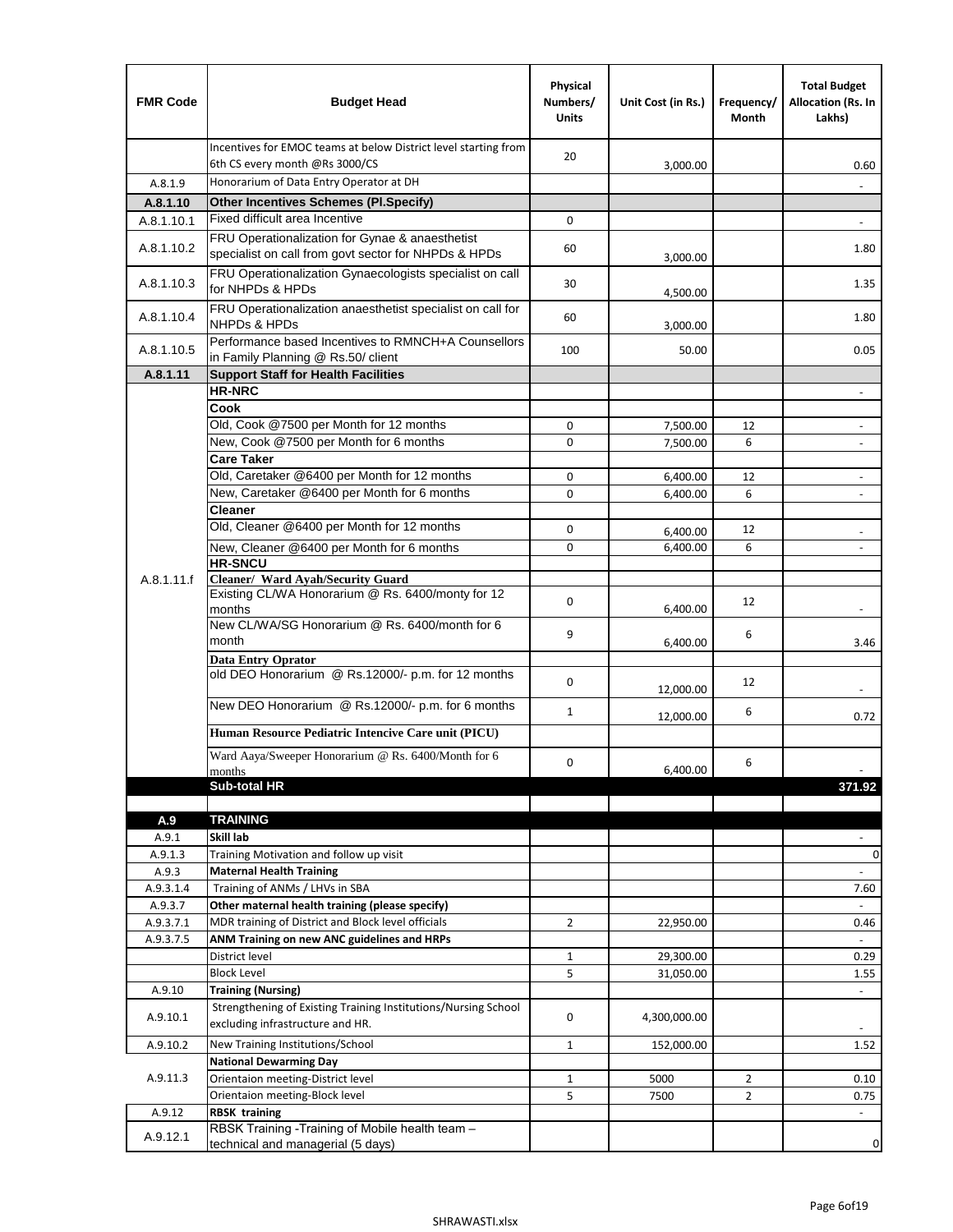| <b>FMR Code</b>      | <b>Budget Head</b>                                                                           | Physical<br>Numbers/<br><b>Units</b> | Unit Cost (in Rs.)     | Frequency/<br><b>Month</b> | <b>Total Budget</b><br>Allocation (Rs. In<br>Lakhs) |
|----------------------|----------------------------------------------------------------------------------------------|--------------------------------------|------------------------|----------------------------|-----------------------------------------------------|
|                      |                                                                                              |                                      |                        |                            |                                                     |
|                      | <b>Sub-total Training</b>                                                                    |                                      |                        |                            | 12.27                                               |
| A.10                 | <b>PROGRAMME MANAGEMENT</b>                                                                  |                                      |                        |                            |                                                     |
| A.10.2               | Contractual Staff for DPMSU recruited and in position                                        |                                      |                        |                            |                                                     |
| A.10.2.1             | District Programme Manager                                                                   | $\mathbf{1}$                         |                        | 12                         |                                                     |
| A.10.2.2             | District Accounts Manager                                                                    | 1                                    | 39,690.00              | 12                         | 4.76                                                |
| A.10.2.3             | District Data Manager                                                                        | $\mathbf{1}$                         | 32,303.00              | 12                         | 3.88                                                |
| A.10.2.4             | Consultants/ Programme Officers (Kindly Specify)                                             | $\mathbf 0$                          | 22,050.00              |                            | 2.65                                                |
|                      | Honorarium of RKSK Coordinator                                                               |                                      |                        | 9                          |                                                     |
| A.10.2.5             | Accountants                                                                                  | $\mathbf{1}$<br>0                    | 25,000.00              |                            | 2.25                                                |
| A.10.2.6             | Data Entry Operators                                                                         | 0                                    |                        |                            | $\overline{\phantom{a}}$                            |
| A.10.2.7             | Support Staff (Kindly Specify)                                                               | $\mathbf{1}$                         | 8,269.00               | 12                         | 0.99                                                |
| A.10.2.8.1           | Operational Cost for DPMU unit                                                               | $\mathbf{1}$                         | 89,250.00              | 12                         | 10.71                                               |
| A.10.2.8.5           | <b>DEIC Managers</b>                                                                         | $\mathbf 0$                          | 33,000.00              | 10                         |                                                     |
| A.10.3               | <b>Strengthening of Block PMU</b>                                                            |                                      |                        |                            |                                                     |
| A.10.3.1             | <b>Block Programme Manager</b>                                                               |                                      |                        |                            | 14.55                                               |
| A.10.3.2             | <b>Block Accounts Manager</b>                                                                |                                      | 12,128.00              | 12                         | 7.28                                                |
| A.10.3.7.1           | Operational Cost for BPMU unit                                                               | 5                                    | 15,000.00              | 12                         | 9.00                                                |
|                      | <b>Concurrent Audit system</b>                                                               |                                      |                        |                            |                                                     |
| A.10.6               | Monthly Concurrent Audit                                                                     | $\mathbf{1}$                         | 4,500.00               | 12                         | 0.54                                                |
|                      | <b>Block Spesific Work</b>                                                                   | 5                                    | 500.00                 | 12                         | 0.30                                                |
| A.10.7               | <b>Mobility Support, Field Visits</b>                                                        |                                      |                        |                            |                                                     |
| A.10.7.2<br>A.10.7.3 | <b>DPMU/District</b><br><b>BPMU/Block</b>                                                    | $\overline{2}$<br>5                  | 30,000.00              | 12<br>12                   | 7.20                                                |
| A.10.8.1             | Vehicles for Divisional / AD office                                                          | 0                                    | 30,000.00<br>30,000.00 | 12                         | 18.00                                               |
|                      |                                                                                              |                                      |                        |                            |                                                     |
|                      | <b>Sub-total Programme Management</b>                                                        |                                      |                        |                            | 82.11                                               |
|                      |                                                                                              |                                      |                        |                            |                                                     |
|                      | Total of RMNCH+A                                                                             |                                      |                        |                            | 1,582.64                                            |
|                      |                                                                                              |                                      |                        |                            |                                                     |
| в                    | Additionalities under NRHM (Mission Flexible Pool)                                           |                                      |                        |                            |                                                     |
| <b>B1</b>            | <b>ASHA</b>                                                                                  |                                      |                        |                            |                                                     |
| B1.1.1.3             | <b>Supplementary training for ASHAs</b>                                                      |                                      |                        |                            |                                                     |
| B1.1.1.3.1           | TOT of ASHA Trainer- I round (at RHFWTC)                                                     |                                      |                        |                            |                                                     |
|                      | Batch cost+Equipment+Module+ Monitoring Visit                                                |                                      |                        |                            |                                                     |
| B1.1.1.3.2           | TOT of ASHA Trainers -II Round (at RHFWTC)                                                   |                                      |                        |                            |                                                     |
| B1.1.1.4             | Post training support and supervision                                                        |                                      |                        |                            | $\sim$                                              |
|                      | Supervision costs by ASHA facilitators<br>(12 months)                                        |                                      |                        |                            | 28.20                                               |
| B1.1.1.4.1           | Supervision costs by ASHA facilitators<br>(6 months)                                         |                                      |                        |                            |                                                     |
|                      |                                                                                              |                                      |                        |                            |                                                     |
| B1.1.1.4.2           | Monthly review Meeting of ASHA Sangini with BCPM                                             |                                      |                        |                            | 0.85                                                |
| B <sub>1.1.3</sub>   | Performance Incentive/Other Incentive to ASHAs (if                                           |                                      |                        |                            |                                                     |
| B1.1.3.1             | any)<br><b>ASHA incentives under Maternal Health</b>                                         |                                      |                        |                            |                                                     |
| B1.1.3.1.2           | Maternal Death Audit Information                                                             | 215                                  | 200.00                 |                            | 0.43                                                |
| B1.1.3.2             | Incentive to ASHA under Child Health                                                         |                                      |                        |                            | ÷.                                                  |
| B1.1.3.2.1           | Incentive for Home Based Newborn Care programme                                              | 36666                                | 250.00                 |                            | 91.67                                               |
| B1.1.3.2.4           | Incentive for referral of SAM cases to NRC @ Rs.50/Case                                      | 240                                  | 50.00                  |                            | 0.12                                                |
| B1.1.3.2.5           | Incentive for follow up of discharge of SAM children from<br>NRCs @ Rs. 100/ for 4 Follow up | 240                                  | 100.00                 |                            | 0.24                                                |
| B1.1.3.3             | ASHA Incentives under family planning (ESB/ PPIUCD/<br>Others)                               |                                      |                        |                            |                                                     |
| B1.1.3.3.1           | ASHA PPIUCD incentive for accompanying the client for<br>PPIUCD insertion                    | 1000                                 | 150.00                 |                            | 1.50                                                |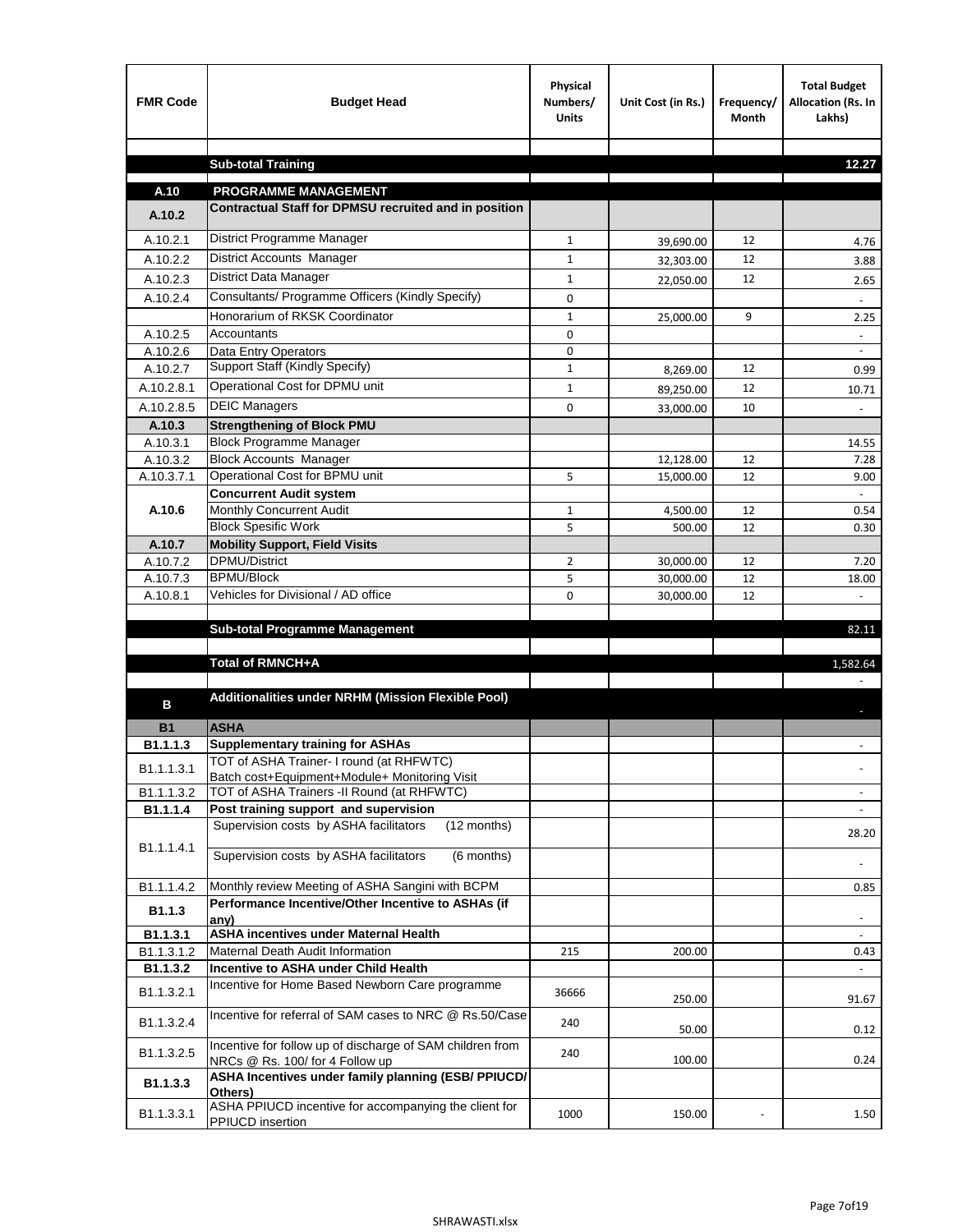| <b>FMR Code</b>            | <b>Budget Head</b>                                                                                                                                                                             | Physical<br>Numbers/<br><b>Units</b> | Unit Cost (in Rs.) | Frequency/<br>Month | <b>Total Budget</b><br><b>Allocation (Rs. In</b><br>Lakhs) |
|----------------------------|------------------------------------------------------------------------------------------------------------------------------------------------------------------------------------------------|--------------------------------------|--------------------|---------------------|------------------------------------------------------------|
|                            | ASHA incentive under ESB scheme for promoting<br>spacing of births @ 500/- per ASHA/client                                                                                                     | 200                                  | 500.00             |                     | 1.00                                                       |
| B <sub>1.1</sub> , 3, 3, 2 | Spacing for 2 years after marriage @ 500/- per<br>ASHA/client                                                                                                                                  | 216                                  | 500.00             |                     | 1.08                                                       |
| B1.1.3.3.3                 | ASHA Incentive under ESB scheme for promoting<br>adoption of limiting method upto two children @ Rs. 1000<br>per client                                                                        | 218                                  | 1,000.00           |                     | 2.18                                                       |
| B1.1.3.6                   | <b>ASHA Incentives (other)</b>                                                                                                                                                                 |                                      |                    |                     |                                                            |
| B <sub>1.1</sub> , 3, 5, 3 | ASHA incentive for NDD for 2 round                                                                                                                                                             | 1114                                 | 100.00             | $\overline{2}$      | 2.23                                                       |
| B <sub>1.1</sub> .3.6.1    | Amount to be released for 12 months for Routine<br>activities (4 month incentive for ASHAs those are yet to<br>be placed)                                                                      |                                      |                    |                     | 129.28                                                     |
| B1.1.3.6.4                 | Incentive to ASHA Facilitator (12 Months)                                                                                                                                                      |                                      |                    |                     | 1.69                                                       |
| B <sub>1.1</sub> .3.6.5    | Reimbursement of travel expenses for accompanying a<br>woman to facility for surgical abortion (MVA/EVA) @<br>Rs.150/-per case                                                                 | 30                                   | 150.00             |                     | 0.05                                                       |
| B <sub>1.1</sub> .3.6.6    | Reimbursement of travel expenses for accompanying a<br>woman to facility for medical abortion (MMA) @ Rs.225/-<br>per case                                                                     | 30                                   | 225.00             |                     | 0.07                                                       |
| B1.1.3.6.9                 | ASHA Torch (NO. of ASHA +AF) @ Rs. 262.20                                                                                                                                                      |                                      |                    |                     | 3.04                                                       |
| B1.1.3.7                   | Other (support provisions to ASHA such as uniform,                                                                                                                                             |                                      |                    |                     |                                                            |
| B <sub>1.1</sub> .3.7.2    | diary, ASHA Ghar etc)<br>ASHA Payment Voucher, Payment Register and VHIR<br>1.@ Rs. 25/ASHA, 2.@Rs.50/AF, 3.@Rs.150/block for<br>ASHa master payment register,<br>4. @Rs.174.5/ASHA/B1.1.3.7.2 |                                      |                    |                     | 2.25                                                       |
| B <sub>1.1</sub> , 3.7.4   | ASHA SAREE (TA/DA for Attending monthly meeting) No.<br>of ASHA+AF @ Rs.450                                                                                                                    |                                      |                    |                     | 5.22                                                       |
| B <sub>1.1</sub> .5.1      | Honorarium of Regional Coordinator                                                                                                                                                             |                                      |                    |                     |                                                            |
| B1.1.5.2                   | Honararium of District Community Process Manager                                                                                                                                               | 1                                    | 32,303.00          | 12                  | 3.88                                                       |
| B1.1.5.3                   | Honararium of Block Community Process Manager                                                                                                                                                  | 5                                    | 12,000.00          | 12                  | 7.20                                                       |
|                            | Mobility cost for ARC/AMG                                                                                                                                                                      |                                      |                    |                     |                                                            |
| B <sub>1.1.5.4</sub>       | AMG cost                                                                                                                                                                                       | $\mathbf{1}$                         | 10,000.00          | $\mathbf{1}$        | 0.10                                                       |
|                            | Quarterly BCPM meeting at Divisional Head Quarter @                                                                                                                                            |                                      |                    |                     |                                                            |
|                            | rs. 500/BCPM/qtr.                                                                                                                                                                              |                                      |                    |                     |                                                            |
|                            | <b>Sub Total of ASHA</b>                                                                                                                                                                       |                                      |                    |                     |                                                            |
|                            |                                                                                                                                                                                                |                                      |                    |                     | 282.27193                                                  |
| B.2                        | <b>Untied Fund</b>                                                                                                                                                                             |                                      |                    |                     |                                                            |
| B <sub>2.3</sub>           | <b>CHCs</b>                                                                                                                                                                                    |                                      |                    |                     | 13.55                                                      |
| B <sub>2.4</sub>           | PHCs                                                                                                                                                                                           |                                      |                    |                     | 9.28                                                       |
|                            | <b>Sub Total of Untied Fund</b>                                                                                                                                                                |                                      |                    |                     | 22.82612                                                   |
| <b>B9</b>                  | <b>Mainstreaming of AYUSH</b>                                                                                                                                                                  |                                      |                    |                     |                                                            |
| B.9.1                      | Medical Officers at CHCs/ PHCs (Only AYUSH)                                                                                                                                                    |                                      |                    |                     |                                                            |
| B.9.1.1                    | <b>DH</b>                                                                                                                                                                                      | $\mathbf{1}$                         | 29,106.00          | 12                  | 3.49                                                       |
| B.9.1.2                    | <b>FRUs</b>                                                                                                                                                                                    | $\overline{2}$                       | 29,106.00          | 12                  | 6.99                                                       |
| B.9.1.3                    | Non FRU SDH/ CHC                                                                                                                                                                               | 7                                    | 29,106.00          | 12                  | 24.45                                                      |
| B.9.1.4                    | 24 X 7 PHC                                                                                                                                                                                     | $\overline{2}$                       | 29,106.00          | 12                  | 6.99                                                       |
| B.9.1.5                    | Non-24 X 7 PHCs/ APHCs                                                                                                                                                                         | 5                                    | 29,106.00          | 12                  | 17.46                                                      |
| <b>B.9.2</b>               | Other Staff Nurses and Supervisory Nurses/ AYUSH<br>pharmacists (Only AYUSH)                                                                                                                   |                                      |                    |                     |                                                            |
| B.9.2.1                    | DH                                                                                                                                                                                             | $\mathbf{1}$                         | 10,914.75          | 12                  | 1.31                                                       |
| B.9.2.2                    | <b>FRUs</b>                                                                                                                                                                                    | 0                                    | 10,914.75          | 12                  |                                                            |
| B.9.2.3                    | Non FRU SDH/ CHC                                                                                                                                                                               | 4                                    | 10,914.75          | 12                  | 5.24                                                       |
| B.9.2.4                    | 24 X 7 PHC                                                                                                                                                                                     | $\mathbf{1}$                         |                    | 12                  |                                                            |
|                            | Non-24 X 7 PHCs                                                                                                                                                                                |                                      | 10,914.75          |                     | 1.31                                                       |
| B.9.2.5                    |                                                                                                                                                                                                | 0                                    | 10,914.75          | 12                  | $\overline{\phantom{a}}$                                   |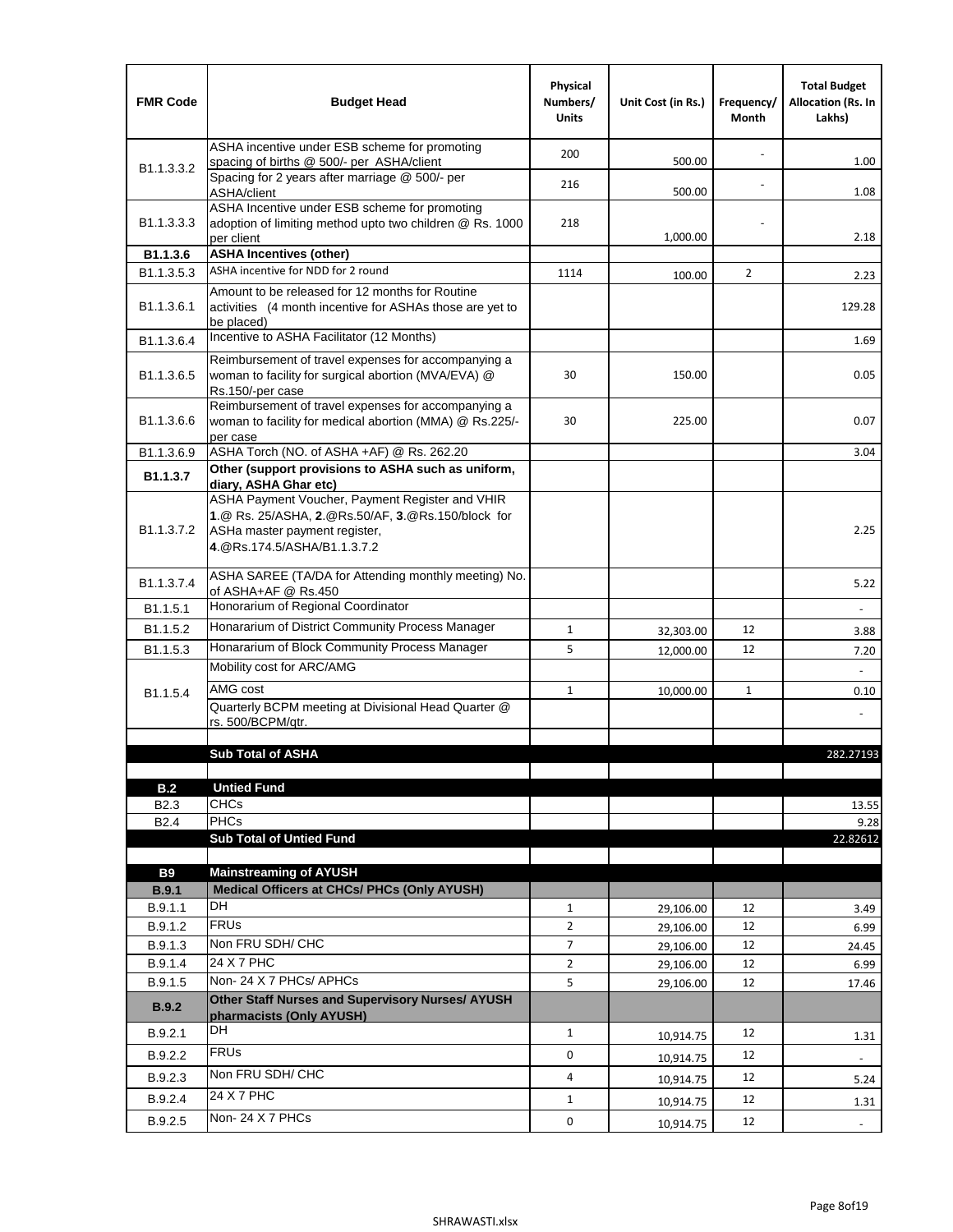| <b>FMR Code</b>               | <b>Budget Head</b>                                                                              | Physical<br>Numbers/<br><b>Units</b> | Unit Cost (in Rs.) | Frequency/<br>Month | <b>Total Budget</b><br>Allocation (Rs. In<br>Lakhs) |
|-------------------------------|-------------------------------------------------------------------------------------------------|--------------------------------------|--------------------|---------------------|-----------------------------------------------------|
|                               | Panchkarma Unit Lokbabdhu Rajnarayna Joint<br><b>Hospital, Lucknow</b>                          |                                      |                    |                     |                                                     |
| B.9.2.6                       | Honararium of Panchkarma Technician (1Male and 1<br>Female)                                     | 0                                    | 10,000.00          | 12                  |                                                     |
|                               | Honorarium of Panchkarma Attendent                                                              | 0                                    | 8,000.00           | 12                  |                                                     |
|                               | Lumpsum amount for Sweeper (Safai Karmi)                                                        |                                      |                    |                     | 0                                                   |
| <b>B9.3</b>                   | <b>Other Activities (Excluding HR)</b>                                                          |                                      |                    |                     |                                                     |
| B9.3.1                        | Contingency AYUSH wings                                                                         | $\mathbf{1}$                         | 20,000.00          |                     | 0.20                                                |
| B9.3.3                        | Establishment of Panchkarma Unit                                                                |                                      |                    |                     | $\mathbf 0$                                         |
| B9.3.4                        | Construction of AYUSH Wing                                                                      | $\mathbf{1}$                         | 3,000,000.00       |                     | 30.00                                               |
|                               |                                                                                                 |                                      |                    |                     |                                                     |
|                               | Sub Total of Mainstreaming of AYUSH                                                             |                                      |                    |                     | 97.43                                               |
|                               |                                                                                                 |                                      |                    |                     |                                                     |
| <b>B10</b>                    | <b>IEC-BCC NRHM</b>                                                                             |                                      |                    |                     |                                                     |
| B.10.3.5                      | <b>Girls Child Day</b><br><b>Division level</b>                                                 | 0                                    | 50,000.00          | 1                   |                                                     |
|                               | <b>Block level</b>                                                                              | 5                                    | 10,000.00          | $\mathbf{1}$        | 0.50                                                |
| <b>B.10.7</b>                 | Priniting activities (please specify)                                                           |                                      |                    |                     |                                                     |
| B.10.7.1                      | SM booklet @Rs 20.00 for all ANCs                                                               | 59186                                | 20.00              |                     | 11.84                                               |
|                               | MCP card @ Rs 10 for all ANCs                                                                   | 59186                                | 10.00              |                     | 5.92                                                |
| <b>B.10.7.4</b><br>B.10.7.4.1 | <b>Other printing</b><br><b>IEC-BCC Material for NDD</b>                                        |                                      |                    |                     |                                                     |
|                               | IEC material, poster, banner @ Rs. 14000 per block for 2<br>round                               | 5                                    | 14000              | $\overline{2}$      | 1.40                                                |
|                               | Teaching and community hand bills/pumphlets and check<br>list @ Rs. 14000 per block for 2 round | 5                                    | 14000              | 2                   | 1.40                                                |
|                               | 5 Fipchart per block @ Rs. 200 per Flip chart( one time)                                        | 25                                   | 200                | 1                   | 0.05                                                |
|                               | AWW and Teacher hand out @ Rs. 7 each for 2 round                                               | 2399                                 | $\overline{7}$     | 2                   | 0.34                                                |
|                               | ASHA hand out @ Rs. 2 each for 2 round                                                          | 1114                                 | $\overline{2}$     | 2                   | 0.04                                                |
|                               | <b>AFHC cards</b>                                                                               |                                      |                    |                     |                                                     |
| B.10.7.4.2                    | For DH & MC level Existing AFHS clinics<br>For CHC level Existing AFHS clinics                  | 1<br>5                               | 0.50<br>0.50       | 2000<br>2000        | 0.01<br>0.05                                        |
|                               | For PHC level existing AFHS clinics                                                             | 10                                   | 0.50               | 2000                | 0.10                                                |
|                               | AFHC Register (3 register per clinic)                                                           | 48                                   | 150.00             | $\mathbf{1}$        | 0.07                                                |
|                               | Printing of RBSK card and registers                                                             | 0                                    |                    |                     |                                                     |
|                               | MHT Register for AWC                                                                            | 1269                                 | 100.00             | $\mathbf{1}$        | 1.27                                                |
|                               | MHT Register for School<br>(Class-1 to 12)                                                      | 650                                  | 100.00             | $\mathbf{1}$        | 0.65                                                |
| B.10.7.4.3                    | RBSK Format (microplan, reporting) @ Rs. 3000/ per<br>block                                     | 5                                    | 3,000.00           | $\mathbf{1}$        | 0.15                                                |
|                               | RBSK card for children of AWC and School                                                        |                                      |                    |                     |                                                     |
|                               | AWC (Twice in year)                                                                             | 634590                               | 1.20               |                     | 7.62                                                |
|                               | School (Class 1 to 12)                                                                          | 325099                               | 0.75               |                     | 2.44                                                |
|                               | <b>Sub Total IEC</b>                                                                            |                                      |                    |                     | 33.84                                               |
|                               |                                                                                                 |                                      |                    |                     |                                                     |
| <b>B.11</b>                   |                                                                                                 |                                      |                    |                     |                                                     |
| B.11.2.5                      | Recurring support of 18 BCTV                                                                    |                                      |                    |                     | 0                                                   |
|                               |                                                                                                 |                                      |                    |                     |                                                     |
| <b>B14</b>                    | Innovations (if any)<br>Religious and Community Leaders Meet @ Rs.                              |                                      |                    |                     |                                                     |
| B14.6                         | 10000/District/meeting<br>Rogi Sahayata Kendra @ Rs. 664200 including 5%                        | $\mathbf{1}$                         | 10,000.00          |                     | 0.10                                                |
| B14.11                        | increment in HR cost                                                                            |                                      |                    |                     | 6.64                                                |
| B14.12                        | AAA Platform - Monitoring & Microplanning meeting for<br>frontline workers                      |                                      |                    |                     | 18.35                                               |
|                               | Nurse Mentor Programme and Establishment of Mini                                                |                                      |                    |                     |                                                     |
|                               | <b>Skill Lab</b>                                                                                |                                      |                    |                     |                                                     |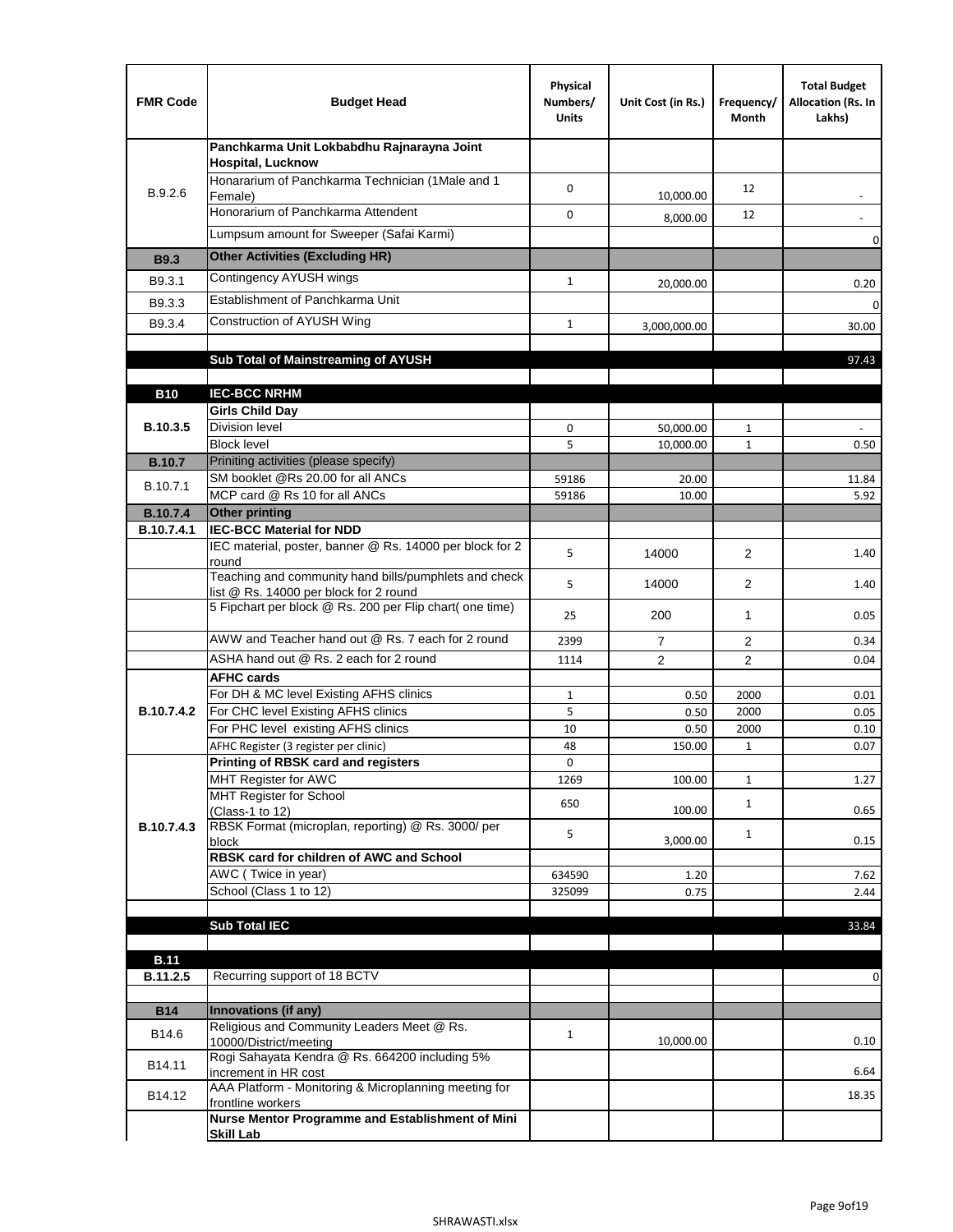| <b>FMR Code</b>     | <b>Budget Head</b>                                                                              | Physical<br>Numbers/<br><b>Units</b> | Unit Cost (in Rs.) | Frequency/<br>Month | <b>Total Budget</b><br>Allocation (Rs. In<br>Lakhs) |
|---------------------|-------------------------------------------------------------------------------------------------|--------------------------------------|--------------------|---------------------|-----------------------------------------------------|
| B14.19              | Honoraium of Naurse Mentor (Existing)                                                           | 0                                    | 38,588.00          | 12                  |                                                     |
|                     | Honoraium of Naurse Mentor for 12 montys (New)                                                  | $\mathbf 1$                          | 36,750.00          | 12                  | 4.41                                                |
|                     | Honoraium of Naurse Mentor fro 10 months (New)                                                  | 0                                    | 36,750.00          | 10                  | $\omega$                                            |
| B14.22              | Training Strategy for Village Health and Nutrition Days<br>(VHNDs)                              |                                      |                    |                     | 2.96                                                |
|                     | Free Transport Facilities to PLHIV(People Living with                                           |                                      |                    |                     |                                                     |
| B14.25              | HIV) for treatment                                                                              |                                      |                    |                     |                                                     |
|                     | On ART cost                                                                                     |                                      |                    |                     |                                                     |
|                     | PRE ART Cost                                                                                    |                                      |                    |                     | $\overline{a}$                                      |
|                     | <b>KAYAKALP' Award Scheme</b>                                                                   |                                      |                    |                     |                                                     |
|                     | Training for Swachha Bharat Abhiyan                                                             |                                      |                    |                     |                                                     |
|                     | Awareness cum Internal Assessors Training Workshop @                                            |                                      |                    |                     |                                                     |
|                     | Rs. 33000/Disitrict                                                                             |                                      |                    |                     | 0.33                                                |
|                     | District level Hospital Rs. 20000/District                                                      |                                      |                    |                     | 0.20                                                |
|                     | <b>CHC</b> level                                                                                | 2                                    | 15,000.00          |                     | 0.30                                                |
|                     | PHC level                                                                                       | $\mathbf{1}$                         | 6,000.00           |                     | 0.06                                                |
| B14.29              | <b>Internal Assessment</b>                                                                      |                                      |                    |                     |                                                     |
|                     | District level Hospital (Quarterly)                                                             | $\mathbf 1$                          | 2,000.00           | 4                   | 0.08                                                |
|                     | CHC level (Quarterly)                                                                           | $\overline{2}$                       | 1,000.00           | $\overline{4}$      | 0.08                                                |
|                     | PHC level (Quarterly)                                                                           | $\mathbf{1}$                         | 500.00             | 4                   | 0.02                                                |
|                     | <b>Peer Assessment</b>                                                                          |                                      |                    |                     |                                                     |
|                     | <b>District level Hospital</b>                                                                  | 1                                    | 25,000.00          |                     | 0.25                                                |
|                     | <b>CHC</b> level                                                                                | $\overline{2}$                       | 10,000.00          |                     | 0.20                                                |
|                     | PHC level                                                                                       | $\mathbf{1}$                         | 5,000.00           |                     | 0.05                                                |
|                     | <b>Matritwa Saptah</b>                                                                          |                                      |                    |                     |                                                     |
|                     | District level activities @Rs 50000                                                             | 1                                    | 50,000.00          |                     | 0.50                                                |
|                     | Mobility support @ Rs 17600/block                                                               | 5                                    | 17,600.00          |                     | 0.88                                                |
| B14.33              | Printing of formats, reports and HRP register @ 50/ANM                                          | 140                                  | 50.00              |                     | 0.07                                                |
|                     | <b>IEC Support</b>                                                                              |                                      |                    |                     |                                                     |
|                     | District level                                                                                  | 1                                    | 2,500.00           |                     | 0.03                                                |
|                     | <b>Block Level</b>                                                                              | 5                                    | 25,000.00          |                     | 1.25                                                |
|                     | hoarding 5/dist & 1/FRU & 1/block @ Rs. 2000/-                                                  | 13                                   | 2,000.00           |                     | 0.26                                                |
|                     | <b>Gestational Diabetes Mallitius Pilot - 18 districts</b>                                      |                                      |                    |                     |                                                     |
|                     |                                                                                                 |                                      |                    |                     |                                                     |
| B14.34              | Glucometer @ 1 /ANM+2/Block+2 additional<br>Procurement of Glucose 75mg, (2*all ANCs+24*5%GDMs) | 0                                    | 3,000.00           |                     |                                                     |
|                     |                                                                                                 | 0                                    | 25.00              |                     |                                                     |
|                     | Insulin 9 vials *5% ANCs                                                                        | 0                                    | 50.00              |                     | $\blacksquare$                                      |
|                     | with syringe (900 units/+18 syringes)<br><b>Misoprost Distribution for Home Deliveries</b>      | 0                                    | 20.00              |                     |                                                     |
|                     | Printing of registers @ Rs50.00 each                                                            |                                      |                    |                     |                                                     |
|                     | Budget for Tab Mesoprostol procurement in Lakh                                                  |                                      |                    |                     | $\overline{\phantom{a}}$<br>$\blacksquare$          |
| B14.35              | ASHA Incentive @ Rs.100.00 each case in Lakh                                                    |                                      |                    |                     |                                                     |
|                     | Block level ANM/ ASHAs training @ 23650/ in Lakh                                                |                                      |                    |                     | $\overline{\phantom{a}}$                            |
|                     | District Orientation meeting @Rs 20000, in Lakh                                                 |                                      |                    |                     | $\omega$                                            |
|                     | <b>Sub Total Innovation</b>                                                                     |                                      |                    |                     | 37.01                                               |
| <b>B15</b>          | <b>Planning, Implementation and Monitoring</b>                                                  |                                      |                    |                     |                                                     |
| <b>B15.2</b>        | <b>Quality Assurance</b>                                                                        |                                      |                    |                     |                                                     |
| B <sub>15.2.2</sub> | <b>Division Level Human Resource</b>                                                            | 0                                    |                    |                     |                                                     |
|                     | Honorarium of Existing Divisonal Consultant - Quality @                                         |                                      |                    |                     |                                                     |
|                     | Rs. 45000/month for 10 months                                                                   | 0                                    | 45,000.00          | 10                  |                                                     |
|                     | Honorarium of Vacant Divisonal Consultant - Quality @<br>Rs. 45000/month for 2 months           | 0                                    | 45,000.00          | $\overline{2}$      |                                                     |
|                     | Honararium of Existing Divisonal Consultant - Public                                            | 0                                    | 45,000.00          | $\overline{2}$      |                                                     |
|                     | Health @ Rs.45000/PM for 10 Months<br>Honararium of Vacant Divisonal Consultant - Public Health | 0                                    | 45,000.00          | 10                  |                                                     |
|                     | @ Rs.45000/PM for 2 Months<br>Data Entry Operator @Rs 12000/PM for 2 Month ("New                |                                      |                    |                     |                                                     |
|                     | Position)<br><b>District Level Human Resource</b>                                               | 0                                    | 12,000.00          | $\overline{2}$      |                                                     |
|                     |                                                                                                 |                                      |                    |                     |                                                     |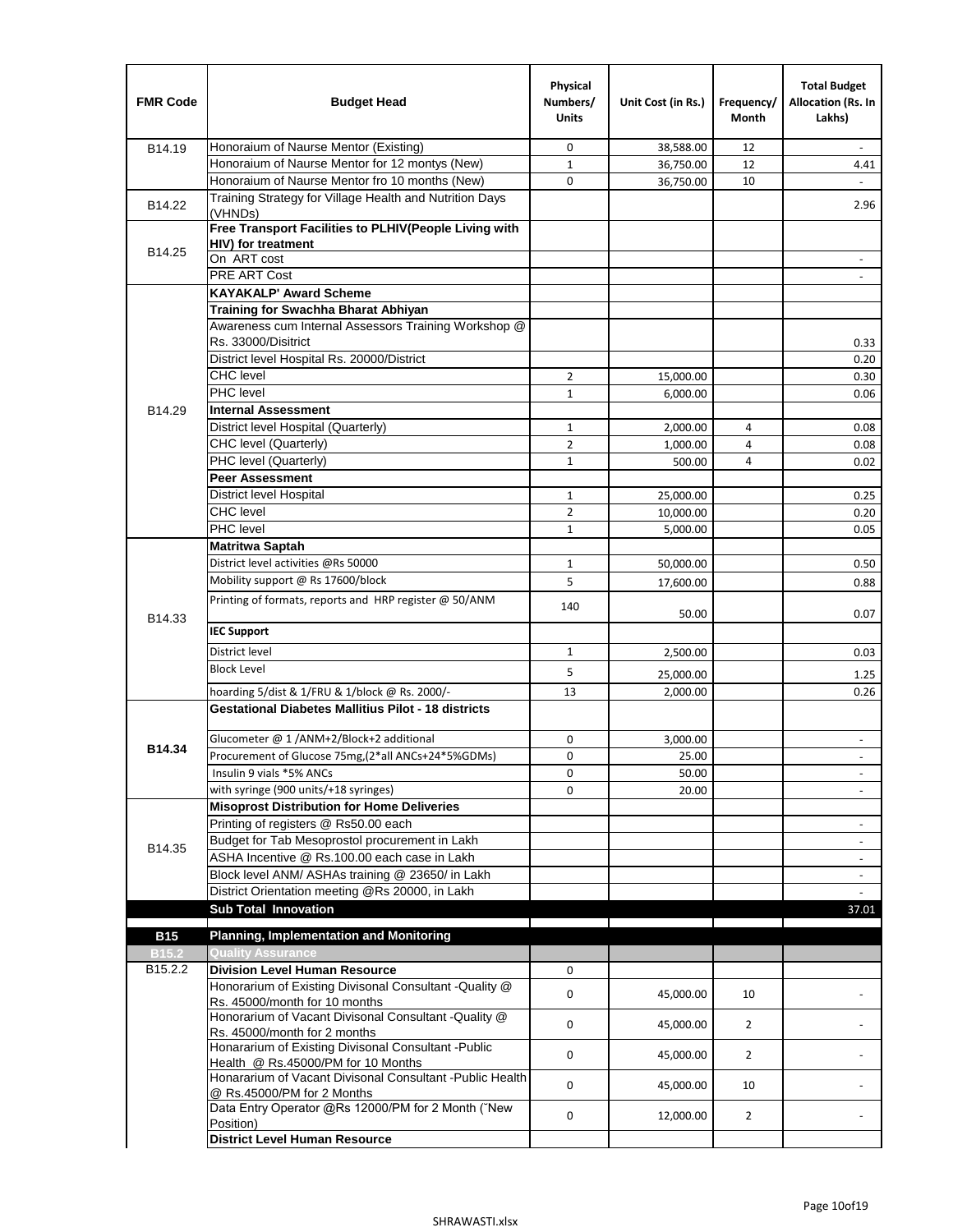| <b>FMR Code</b>         | <b>Budget Head</b>                                                                                | Physical<br>Numbers/<br><b>Units</b> | Unit Cost (in Rs.) | Frequency/<br><b>Month</b> | <b>Total Budget</b><br>Allocation (Rs. In<br>Lakhs) |
|-------------------------|---------------------------------------------------------------------------------------------------|--------------------------------------|--------------------|----------------------------|-----------------------------------------------------|
|                         | Honorarium of Existing District Consultant -Quality @ Rs.<br>40000/month for 10 months            | $\mathbf{1}$                         | 40,000.00          | 10                         | 4.00                                                |
|                         | Honorarium of Vacant District Consultant -Quality @ Rs.<br>40000/month for 2 months               | $\mathbf 0$                          | 40,000.00          | $\overline{2}$             | $\ddot{\phantom{a}}$                                |
|                         | Honararium of Existing Hospital Quality Manager @<br>Rs.35000/PM for 10 Months                    | 0                                    | 35,000.00          | 10                         |                                                     |
|                         | Honararium of Vacant Hospital Quality Manager @<br>Rs.35000/PM for 2 Months                       | $\mathbf{1}$                         | 35,000.00          | $\overline{2}$             | 0.70                                                |
|                         | Data Entry Operator @ Rs 12000/PM for 2 Month ("New<br>Position)                                  | $\mathbf{1}$                         | 12,000.00          | $\overline{2}$             | 0.24                                                |
| B15.2.4                 | <b>Review meetings</b>                                                                            |                                      |                    |                            |                                                     |
| B <sub>15.2</sub> .4.2  | Division                                                                                          | 0                                    | 5,000.00           |                            |                                                     |
|                         | <b>District</b>                                                                                   | $\overline{2}$                       | 2,000.00           |                            | 0.04                                                |
| B15.2.5.2               | Monitoring and Supportive Supervision Visits-Divisional<br>QUA (10 visits per month) for 6 months | $\mathbf 0$                          | 1,800.00           |                            |                                                     |
|                         | Monitoring and Supportive Supervision Visits-District<br>QUA (10 visits per month) for 6 months   | 60                                   | 1,200.00           |                            | 0.72                                                |
|                         | <b>Office Equipments-District &amp; Division</b>                                                  |                                      |                    |                            |                                                     |
|                         | <b>Division Level</b>                                                                             |                                      |                    |                            |                                                     |
|                         | Office Equipment @ Rs.3.5 Lac/Division                                                            |                                      |                    |                            | $\sim$                                              |
| B15.2.5.5               | Operational cost @ Rs.17000/-PM for 10 Month                                                      |                                      |                    |                            | $\pmb{0}$                                           |
|                         | <b>District Level</b>                                                                             |                                      |                    |                            |                                                     |
|                         | Office Equipment @ Rs.3.5 Lac/District                                                            | 0                                    | 350,000.00         | $\mathbf{1}$               | $\blacksquare$                                      |
|                         | Operational cost @ Rs.14000/-PM for 10 Month                                                      | $1\,$                                | 14,000.00          | 10                         | 1.40                                                |
| B15.2.5.6               | <b>Operational Cost for District Hospitals</b>                                                    | 0                                    | 2,000.00           |                            | $\mathbf{r}$                                        |
|                         | <b>Sub Total Quality Assurance</b>                                                                |                                      |                    |                            | 7.10                                                |
| B15.3                   | <b>Monitoring and Evaluation</b>                                                                  |                                      |                    |                            |                                                     |
| B15.3.1                 | <b>HMIS</b>                                                                                       |                                      |                    |                            |                                                     |
| B15.3.1.2               | Data Entry Operators at Block level                                                               |                                      |                    |                            | 7.64                                                |
| B15.3.1.3.1             | HR and Infrastructure for 100% service updation on<br><b>HMIS/MCTS Portal</b>                     |                                      |                    |                            | 3.91                                                |
| B <sub>15.3.1.5.2</sub> | Mobility Support for HMIS & MCTS at District level                                                |                                      |                    |                            | 0.18                                                |
| B15.3.1.6               | Printing of HMIS Formats<br>Printing of MCTS follow-up formats/ services due list/ work           |                                      |                    |                            | 0.24                                                |
| B15.3.2.2               | plan                                                                                              |                                      |                    |                            | 0.36                                                |
| B15.3.2.7               | Internet Connectivity through LAN / data card                                                     |                                      |                    |                            | 0.44                                                |
| B15.3.2.8               | Procurement & Installation of VSAT (Capex)                                                        |                                      |                    |                            | 0.60                                                |
| B15.3.2.12              | Other office expenditure                                                                          |                                      |                    |                            | 0.90                                                |
| B15.3.2.13              | Printing of RCH Registers                                                                         |                                      |                    |                            | 0.16                                                |
|                         | <b>Sub Total of HMIS</b>                                                                          |                                      |                    |                            | 14.44                                               |
| <b>B.16</b>             | <b>PROCUREMENT</b>                                                                                |                                      |                    |                            |                                                     |
| B16.1                   | <b>Procurement of Equipment</b>                                                                   |                                      |                    |                            |                                                     |
|                         | <b>Equipments for Blood Banks/ BSUs</b>                                                           |                                      |                    |                            |                                                     |
| B16.1.1.1               | Equipments For Blood banks/ BCSUs                                                                 |                                      |                    |                            | 0                                                   |
| B16.1.2                 | <b>Equipments For BSUs</b><br>Procurement of equipment: CH                                        |                                      |                    |                            | 3.65                                                |
|                         | Procurement of NRC Computer/Printer/UPS/Data Card @                                               |                                      |                    |                            |                                                     |
| B16.1.2.7               | Rs. 60000/NRC                                                                                     | $\mathbf{1}$                         | 60,000.00          | 0                          | 0.60                                                |
| B16.1.2.8               | Procurement of Computer/Printer/UPS/Data Card -SNCUs                                              |                                      |                    |                            |                                                     |
|                         | for VJB Female Hospital Lucknow<br>Procurement of Equipments for SNCUs for VAB Female             |                                      |                    |                            | 0                                                   |
| B16.1.2.9               | Hospital lucknow                                                                                  |                                      |                    |                            | 0                                                   |
| B16.1.6                 | <b>Equipments for RKSK &amp; RBSK</b>                                                             |                                      |                    |                            |                                                     |
| B16.1.6.1               | <b>Equipments for AFHCs</b>                                                                       | 0                                    | 7,000.00           | $\mathbf{1}$               | ÷,                                                  |
|                         | <b>Equipment for Mobile health teams</b>                                                          | 0                                    |                    |                            |                                                     |
| B16.1.6.3.1<br>*        | No. of Vision Chart<br>(2 chart per team)                                                         | 20                                   | 700                |                            | 0.14                                                |
|                         | No. of weighing scale (1 per team)                                                                | 10                                   | 1000               |                            | 0.10                                                |
|                         | No. of height scale standing (1 per team)                                                         | 10                                   | 10000              |                            | 1.00                                                |
| <b>B.16.2</b>           | <b>Procurement of Drugs</b>                                                                       |                                      |                    |                            |                                                     |
| B.16.2.2.2              | Procurement of drugs under child health (Vitamin A for<br>BSPM) No. of Bottles                    | 5732                                 | 58.00              |                            | 3.32                                                |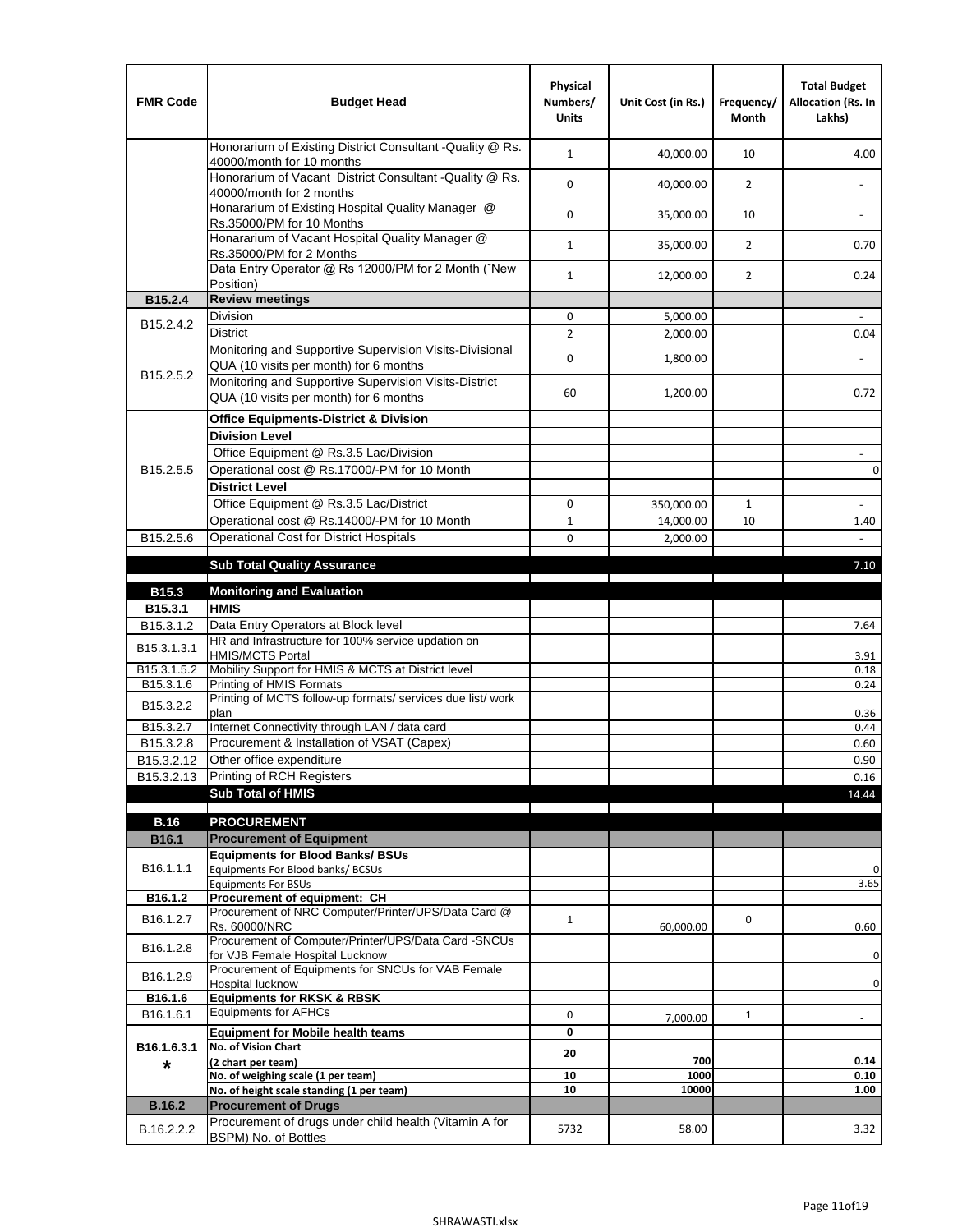| <b>FMR Code</b> | <b>Budget Head</b>                                                            | Physical<br>Numbers/<br>Units | Unit Cost (in Rs.) | Frequency/<br>Month | <b>Total Budget</b><br>Allocation (Rs. In<br>Lakhs) |
|-----------------|-------------------------------------------------------------------------------|-------------------------------|--------------------|---------------------|-----------------------------------------------------|
| B.16.2.4        | <b>Supplies for IMEP</b>                                                      |                               |                    |                     |                                                     |
| B.16.2.4.1      | Biomedical waste management - District level                                  |                               |                    |                     | 5.95                                                |
| B.16.2.4.2      | Biomedical waste management - CHC/PHC level                                   | 6                             | 13,109.00          | 12                  | 9.44                                                |
| B.16.2.4.3      | Cleaning/washing, house-keeping and laundry<br>management - District level    |                               |                    |                     | 22.56                                               |
| B.16.2.4.4      | Cleaning/washing, house-keeping and laundry<br>management - CHC/PHC level     |                               |                    |                     | 11.84                                               |
| B.16.2.4.7      | Cleanliness of Sub Centers for 6 months                                       | 132                           | 500.00             | 6                   | 3.96                                                |
| B.16.2.5.2      | Replenishment of ASHA Drug Kit<br>@300/ Working ASHA                          |                               |                    |                     | 3.18                                                |
| B.16.2.6        | <b>National Iron Plus Initiative (Drugs&amp;Supplies)</b>                     |                               |                    |                     |                                                     |
| B.16.2.6.1      | Children (6m - 60months)                                                      |                               |                    |                     |                                                     |
| B.16.2.6.1.a    | IFA Syrup (@Rs7.99paisa/50mlBottel)                                           | 135722                        | 7.99               |                     | 10.84                                               |
| B.16.2.6.2      | Children 5 - 10 years                                                         |                               |                    |                     |                                                     |
| B.16.2.6.2.a    | IFA tablet small Pink (45mg) @ Rs. 0.182 per tablet, 32 tablet per<br>child)  | 155055                        | 5.82               |                     | 9.03                                                |
| B.16.2.6.2.b    | <b>Albendazole Tablets</b>                                                    | 183911                        | 0.78               | 2                   | 2.87                                                |
| B.16.2.6.3      | <b>WIFS (10-19 years)</b>                                                     |                               |                    |                     |                                                     |
| B.16.2.6.3.a    | IFA Tablet large blue 100 mg tablet @ Rs. 1.41 per 10 tablet for 12<br>months | 168938                        | 7.33               |                     | 12.38                                               |
|                 | <b>Albendazole Tablets</b>                                                    |                               |                    |                     |                                                     |
| B.16.2.6.3.b    | For Adolescent Girls and boys (School going)                                  | 141188                        | 0.78               | $\overline{2}$      | 2.20                                                |
|                 | For Adolescent Girls (out of School)                                          | 27750                         | 0.78               | $\overline{2}$      | 0.43                                                |
| B.16.2.7        | Drugs & supplies for RBSK                                                     |                               |                    |                     |                                                     |
| B.16.2.7.1      | Medicine for Mobile health team                                               | 10                            | 5,000.00           |                     | 0.50                                                |
| <b>B.16.2.8</b> | Drugs & supplies for AYUSH                                                    | 17                            | 100,000.00         |                     | 17.00                                               |
| B.16.2.10       | Blood Bags for 93 functional Blood Bank                                       |                               |                    |                     | 0.17                                                |
|                 | For Diagnostics Kits for 93 functional blood bank                             |                               |                    |                     | 0.47                                                |
|                 | <b>Sub Total of Procurement</b>                                               |                               |                    |                     | 121.65                                              |
| <b>B.18</b>     | <b>New Initiatives/ Strategic Interventions</b>                               |                               |                    |                     |                                                     |
|                 | <b>Ca Cx Screening</b>                                                        |                               |                    |                     |                                                     |
| <b>B.18.2</b>   |                                                                               |                               |                    |                     | 0                                                   |
|                 | 7+ Strategy<br><b>Family Planning</b>                                         |                               |                    |                     |                                                     |
| B18.4           | No of District Level Govt. COT @ Rs.30000/month for 12<br>month               | $\mathbf{1}$                  |                    | 12                  |                                                     |
|                 | Extra Incentive for Interval Sterilization @ Rs.260/case                      |                               | 30,000.00          |                     | 3.60                                                |
|                 |                                                                               | 800                           | 260.00             |                     | 2.08                                                |
|                 | Extra Incentive for NSV @ Rs.310/- case                                       | 10                            | 310.00             |                     | 0.03                                                |
|                 | <b>Sub Total of New Innitiatives</b>                                          |                               |                    |                     | 5.71                                                |
|                 |                                                                               |                               |                    |                     |                                                     |
| <b>B22</b>      | <b>Support Services</b><br><b>Support Strengthening NVBDCP</b>                |                               |                    |                     |                                                     |
|                 | Honorarium of Staff-At BRD Medical College                                    |                               |                    |                     |                                                     |
| B22.3           | Honorarium of Staff for 100 Bedded JE/AES Ward -At                            |                               |                    |                     | 0                                                   |
|                 | <b>BRD Medical College</b><br>Increament of Existing HR Catculated @ 5%       |                               |                    |                     | 0                                                   |
|                 | <b>Sub of Support Serveces</b>                                                |                               |                    |                     | 0                                                   |
|                 |                                                                               |                               |                    |                     |                                                     |
| <b>B.23</b>     | Other Expenditures (Power Backup, Convergence etc)                            |                               |                    |                     |                                                     |
|                 | POL for Generators - District level Hospitals                                 |                               |                    |                     |                                                     |
| B.23.1          | POL for Generators - CHCs/PHCs                                                | $\mathbf{1}$                  | 35,000.00          | 12                  | 4.20                                                |
| B.23.2          | <b>Sub Total of Power Backup</b>                                              | 5                             | 17,500.00          | 12                  | 10.50                                               |
|                 |                                                                               |                               |                    |                     | 14.70                                               |
|                 | <b>Collaboration with Medical Colleges and Knowledge</b>                      |                               |                    |                     |                                                     |
| <b>B.24</b>     | partners                                                                      |                               |                    |                     |                                                     |
|                 |                                                                               |                               |                    |                     |                                                     |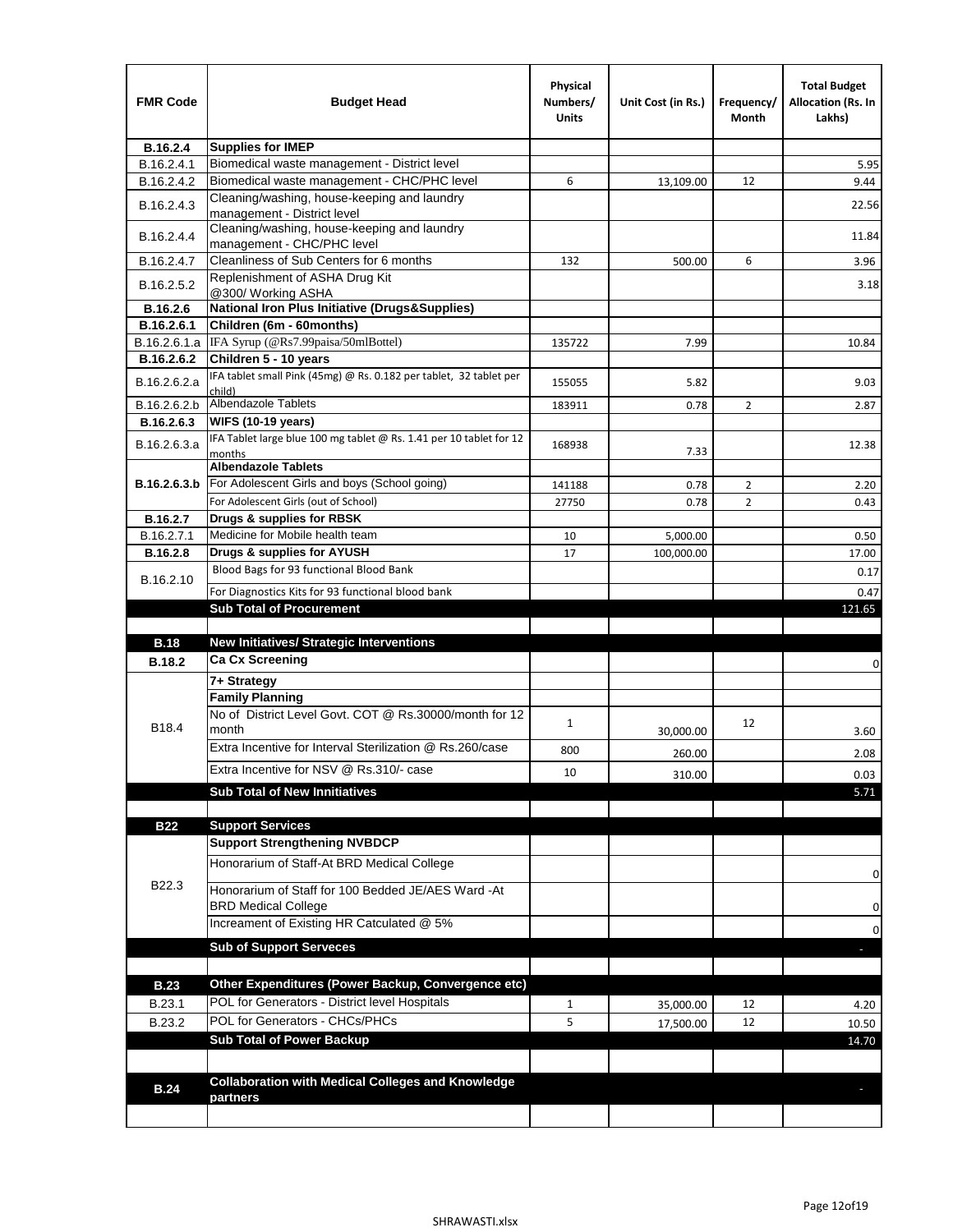| <b>FMR Code</b> | <b>Budget Head</b>                                                                                            | Physical<br>Numbers/<br><b>Units</b> | Unit Cost (in Rs.) | Frequency/<br>Month | <b>Total Budget</b><br>Allocation (Rs. In<br>Lakhs) |
|-----------------|---------------------------------------------------------------------------------------------------------------|--------------------------------------|--------------------|---------------------|-----------------------------------------------------|
| <b>B.25</b>     | National Programme for Prevention and control of                                                              |                                      |                    |                     |                                                     |
| B.25.1          | deafness<br>Recurring Grant-in-aid                                                                            |                                      |                    |                     |                                                     |
| B.25.1.3        | <b>Manpower at District level</b>                                                                             |                                      |                    |                     |                                                     |
| B.25.1.3.a      | ENT Surgeon @Rs.80,000/-pm                                                                                    | 0                                    |                    |                     |                                                     |
| B.25.1.3.b      | Audiologist@Rs.30,000/-pm                                                                                     | 2.1                                  |                    |                     | 2.10                                                |
| B.25.1.3.c      | Audiometric Assistant@Rs.15,000/-pm                                                                           | 1.05                                 |                    |                     | 1.05                                                |
| B.25.1.3.d      | Instructor for Hearing Impaired Children @Rs.15,000/-pm                                                       | 1.05                                 |                    |                     | 1.05                                                |
| B.25.2          | Non recurring Grant-in-aid                                                                                    |                                      |                    |                     |                                                     |
| B.25.2.1        | Training@Rs.10 lakh/ Distt. for 7 level training                                                              | 4.75                                 |                    |                     | 4.75                                                |
| B.25.2.1.b      | District Hospital @Rs.20 lakh/Distt.                                                                          | 20                                   |                    |                     | 20.00                                               |
| B.25.2.1.c      | CHC/Sub-Divisional Hospital @Rs.50,000/- Kit                                                                  | 0.88                                 |                    |                     | 0.88                                                |
| B.25.2.1.d      | PHC@RS.15,000/- kit                                                                                           | 2.5                                  |                    |                     | 2.50                                                |
|                 |                                                                                                               |                                      |                    |                     |                                                     |
|                 | National Programme for Prevention and control of<br>deafness                                                  |                                      |                    |                     | 32.33                                               |
|                 |                                                                                                               |                                      |                    |                     |                                                     |
| <b>B.29</b>     | National Programme for Prevention and Control of                                                              |                                      |                    |                     |                                                     |
|                 | <b>Flurosis</b>                                                                                               |                                      |                    |                     |                                                     |
| B.29.2.1        | Honorarium of Consultant                                                                                      | 0                                    | 40,000.00          | 6                   |                                                     |
|                 | Honorarium of Lab Technician                                                                                  | 0                                    | 11,000.00          | 6                   | $\ddot{\phantom{1}}$                                |
| B.29.2.2        | <b>Health Education and Publicity</b>                                                                         |                                      |                    |                     |                                                     |
|                 |                                                                                                               |                                      |                    |                     |                                                     |
| B.29.2.4        | Medical Management including treatment Surgery and<br>rehab-supplumetation of vitamins & minrals              |                                      |                    |                     |                                                     |
|                 |                                                                                                               |                                      |                    |                     |                                                     |
|                 | <b>Sub Total of Flurisis</b>                                                                                  |                                      |                    |                     | ь                                                   |
|                 |                                                                                                               |                                      |                    |                     |                                                     |
|                 | <b>Total of Mission Flexipool</b>                                                                             |                                      |                    |                     | 669.32                                              |
|                 |                                                                                                               |                                      |                    |                     |                                                     |
| C               | <b>IMMUNISATION</b>                                                                                           |                                      |                    |                     |                                                     |
| C.1             | RI strengthening project (Review meeting, Mobility                                                            |                                      |                    |                     |                                                     |
|                 | support, Outreach services etc)                                                                               |                                      |                    |                     |                                                     |
| C.1.a           | Mobility Support for supervision for distict level officers.                                                  | $\mathbf{1}$                         | 250,000.00         |                     | 2.50                                                |
| C.1.c           | Printing and dissemination of Immunization cards, tally                                                       | 59186                                | 10.00              |                     | 5.92                                                |
|                 | sheets, monitoring forms etc.                                                                                 |                                      |                    |                     |                                                     |
| C.1.e           | Quarterly review meetings exclusive for RI at district level<br>with Block MOs, CDPO, and other stake holders | 20                                   | 500.00             |                     | 0.10                                                |
| C.1.f           | Quarterly review meetings exclusive for RI at block                                                           | 4468                                 | 75.00              |                     | 3.35                                                |
|                 | Focus on slum & underserved areas in urban                                                                    |                                      |                    |                     |                                                     |
| C.1.g           | areas/alternative vaccinator for slums (only where regular                                                    | 48                                   | 2,100.00           |                     | 1.01                                                |
|                 | ANM under NUHM not engaged) Rs. 450/- per session for<br>4 session and Rs. 300/- contingency.                 |                                      |                    |                     |                                                     |
|                 | Mobilization of children through ASHA or other mobilizers                                                     |                                      |                    |                     |                                                     |
| C.1.h           |                                                                                                               | 12960                                | 150.00             |                     | 19.44                                               |
| C.1.i           | Alternative vaccine delivery in hard to reach areas                                                           | 720                                  | 150.00             |                     | 1.08                                                |
| $C.1$ .j        | Alternative Vaccine Deliery in other areas                                                                    | 12240                                | 75.00              |                     | 9.18                                                |
| C.1.k           | To develop microplan at sub-centre level<br>For consolidation of micro plans at block level/PHC @ Rs.         | 125                                  | 100.00             |                     | 0.13                                                |
| C.1.1           | 1000/- and District level @ Rs.2000/-                                                                         |                                      |                    |                     | 0.07                                                |
| C.1.m           | POL for vaccine delivery from State to district and from                                                      | $\mathbf{1}$                         |                    |                     | 1.50                                                |
|                 | district to PHC/CHCs                                                                                          |                                      | 150,000.00         |                     |                                                     |
| C.1.n           | Consumables for computer including provision for internet<br>access                                           | $\mathbf{1}$                         | 400.00             | 12                  | 0.05                                                |
| C.1.o           | Red/Black plastic bags etc.                                                                                   | 12960                                | 6.00               |                     | 0.78                                                |
| C.1.p           | Hub Cutter/Bleach/Hypochlorite solution/ Twin bucket @                                                        | 5                                    | 1,200.00           |                     | 0.06                                                |
|                 | Rs. 1200/- for 2 Buckets                                                                                      |                                      |                    |                     |                                                     |
| C.1.q           | <b>Safety Pits</b><br><b>State specific requirement</b>                                                       | 5                                    | 5,250.00           |                     | 0.26                                                |
|                 |                                                                                                               |                                      |                    |                     |                                                     |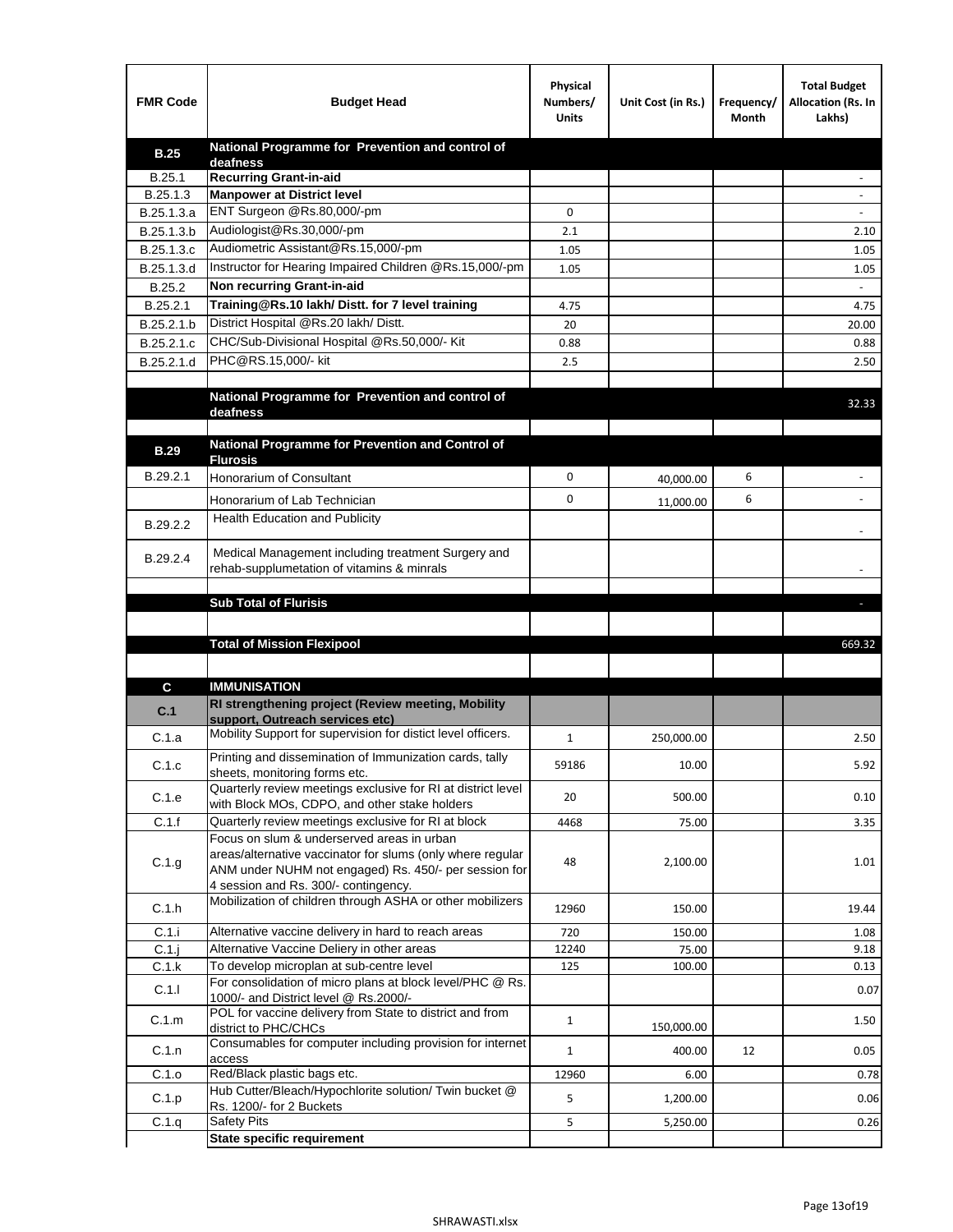| <b>FMR Code</b> | <b>Budget Head</b>                                                                                                                                                              | Physical<br>Numbers/<br><b>Units</b> | Unit Cost (in Rs.) | Frequency/<br>Month | <b>Total Budget</b><br><b>Allocation (Rs. In</b><br>Lakhs) |
|-----------------|---------------------------------------------------------------------------------------------------------------------------------------------------------------------------------|--------------------------------------|--------------------|---------------------|------------------------------------------------------------|
|                 | Funds for annual maintenance operation of WIC/WIF at<br>state and division level                                                                                                | $\mathbf 0$                          | 40,000.00          |                     | 0.00                                                       |
|                 | Electricity bill for WIC/WIF at state and division level                                                                                                                        | $\mathbf 0$                          | 100,000.00         |                     | 0.00                                                       |
| C.1.r           | POL for generators & operational expenses at divisional                                                                                                                         | $\mathbf 0$                          |                    |                     |                                                            |
|                 | vaccine storage and state vaccine store                                                                                                                                         |                                      | 200,000.00         |                     | 0.00                                                       |
|                 | POL for generators & operational expenses at district<br>level vaccine storage points and other cold chain points                                                               | $\mathbf{1}$                         | 120,000.00         |                     | 1.20                                                       |
|                 | <b>AEFI Kits</b>                                                                                                                                                                |                                      |                    |                     | 0.07                                                       |
| C.1.s           | Teeka Express Operational Cost                                                                                                                                                  |                                      |                    |                     | 62.75                                                      |
| C.2             | <b>Salary of Contractual Staffs</b>                                                                                                                                             |                                      |                    |                     |                                                            |
| C.2.2           | Honorarium for Computer Assistants support for District<br>level                                                                                                                | $\mathbf{1}$                         | 12,127.00          | 12                  | 1.46                                                       |
| C.3             | <b>Training under Immunisation</b>                                                                                                                                              |                                      |                    |                     |                                                            |
|                 | District level Orientation training including Hep B, Measles                                                                                                                    |                                      |                    |                     |                                                            |
| C.3.1           | & JE(wherever required) for 2 days ANM, Multi Purpose<br>Health Worker (Male), LHV, Health Assistant<br>(Male/Female), Nurse MidWives, BEEs & other staff (as<br>per RCH norms) | 7                                    | 46,200.00          |                     | 3.17                                                       |
| C.3.2           | Three day training including Hep B, Measles & JE<br>(wherever required) of Medical Officers of RI using<br>revised MO training module)                                          | $\mathbf 0$                          | 65,600.00          |                     | 0.00                                                       |
| C.3.4           | Two days cold chain handlers training for block level cold<br>chain hadlers by State and district cold chain officers                                                           | 0.00                                 |                    |                     | 0.17                                                       |
| C.3.5           | One day training of block level data handlers by DIOs and<br>District cold chain officer                                                                                        | 6                                    | 500.00             |                     | 0.03                                                       |
|                 | <b>Cold chain maintenance</b>                                                                                                                                                   |                                      |                    |                     |                                                            |
|                 | Cold chain maintenance for CHC/PHC @ Rs. 750/- per                                                                                                                              | 6                                    |                    |                     | 0.05                                                       |
| C.4             | unit<br>Cold chain maintenance for District level @ Rs. 15000/-                                                                                                                 | $\mathbf{1}$                         | 750.00             |                     | 0.15                                                       |
|                 | per district                                                                                                                                                                    |                                      | 15,000.00          |                     |                                                            |
| C.5             | <b>ASHA Incentive</b><br>Mobility support for outreach areas for 25 disdtricts                                                                                                  | 24000                                | 150                |                     | 36                                                         |
|                 | Mobility support for HRG/ construction sites                                                                                                                                    |                                      |                    |                     | 9.79                                                       |
|                 | Sub Total of RI                                                                                                                                                                 |                                      |                    |                     | 160.25684                                                  |
|                 |                                                                                                                                                                                 |                                      |                    |                     |                                                            |
| D               | <b>National Iodine Deficiency Disorders Control</b>                                                                                                                             |                                      |                    |                     |                                                            |
|                 | Programme (NIDDCP)                                                                                                                                                              |                                      |                    |                     |                                                            |
| D.3             | <b>Health Education and Publicity</b>                                                                                                                                           |                                      |                    |                     | 0.10                                                       |
|                 | <b>GRAND TOTAL (A+B+C+D)</b>                                                                                                                                                    |                                      |                    |                     | 2,412.31                                                   |
|                 |                                                                                                                                                                                 |                                      |                    |                     |                                                            |
|                 | <b>National Disease Control Programme (NDCP)</b>                                                                                                                                |                                      |                    |                     |                                                            |
|                 |                                                                                                                                                                                 |                                      |                    |                     |                                                            |
| Е               | <b>INTEGRATED DISEASE SURVEILLANCE</b>                                                                                                                                          |                                      |                    |                     |                                                            |
| E.1             | <b>PROGRAMME (IDSP)</b><br><b>REMUNERATION FOR CONTRACTUAL HUMAN</b><br><b>RESOURCE</b>                                                                                         |                                      |                    |                     |                                                            |
| E.1.9           | District Epidemiologists                                                                                                                                                        |                                      |                    |                     | 6.00                                                       |
| E.1.10          | District Microbiologist at District labs                                                                                                                                        |                                      |                    |                     |                                                            |
| E.1.11          | District Data Manager                                                                                                                                                           |                                      |                    |                     | 2.69                                                       |
| E.1.12          | Data Entry Operator*                                                                                                                                                            |                                      |                    |                     | 1.50                                                       |
| E.1.13          | Others if any (pl specify)                                                                                                                                                      |                                      |                    |                     | $\omega$                                                   |
| E.2             | <b>TRAINING</b>                                                                                                                                                                 |                                      |                    |                     |                                                            |
|                 | Training at State/District Level (1 batch = 20<br>participants)                                                                                                                 |                                      |                    |                     |                                                            |
| E.2.3           | Hospital Pharmacists/Nurses Training (1 day)                                                                                                                                    |                                      |                    |                     |                                                            |
| E.3             | <b>LABORATORY SUPPORT</b>                                                                                                                                                       |                                      |                    |                     |                                                            |
|                 | <b>District Public Health Laboratory Strengthening</b>                                                                                                                          |                                      |                    |                     |                                                            |
|                 |                                                                                                                                                                                 |                                      |                    |                     |                                                            |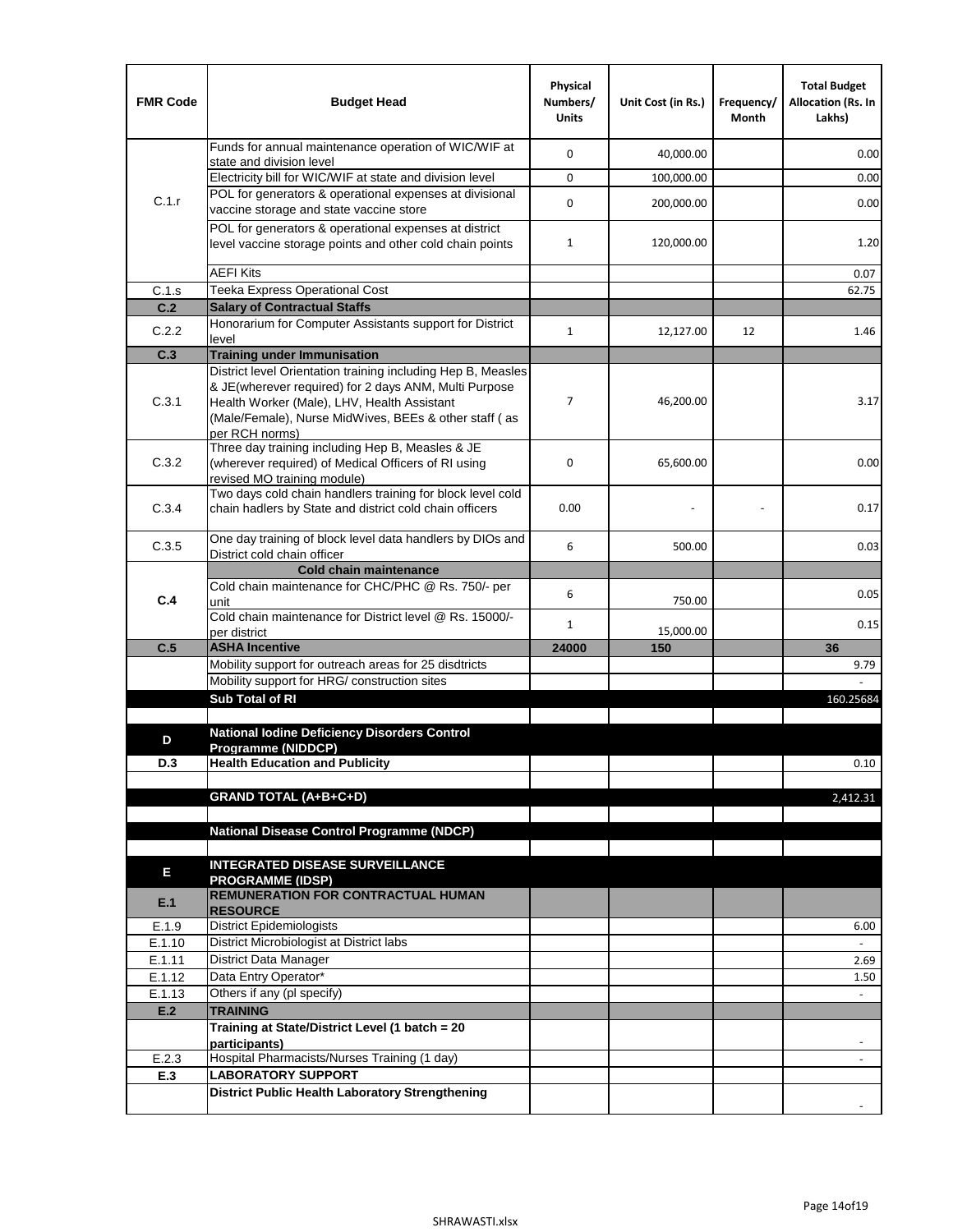| <b>FMR Code</b>    | <b>Budget Head</b>                                                                                                                                                                                                                                | Physical<br>Numbers/<br><b>Units</b> | Unit Cost (in Rs.) | Frequency/<br><b>Month</b> | <b>Total Budget</b><br>Allocation (Rs. In<br>Lakhs) |
|--------------------|---------------------------------------------------------------------------------------------------------------------------------------------------------------------------------------------------------------------------------------------------|--------------------------------------|--------------------|----------------------------|-----------------------------------------------------|
| E.3.5              | Expenses on account of consumables, operating<br>expenses, office expenses, transport of samples,<br>miscellaneous etc.                                                                                                                           |                                      |                    |                            |                                                     |
| E.4                | <b>OPERATIONAL COSTS</b>                                                                                                                                                                                                                          |                                      |                    |                            |                                                     |
| E.4.1              | MOBILITY: Travel Cost, POL, mobility cost at SSU & DSU<br>on need basis                                                                                                                                                                           |                                      |                    |                            | 0.60                                                |
| E.4.2              | Office expenses on telephone, fax, Broadband Expenses,<br>Weekly Alert Bulletin/Annual Disease Surveillance report,<br>minor repairs and AMC of IT/office equipment supplied<br>under IDSP, Meetings and other miscellenious<br>expenditures etc. |                                      |                    |                            | 1.55                                                |
|                    | Sub Total of IDSP                                                                                                                                                                                                                                 |                                      |                    |                            | 12.34                                               |
|                    |                                                                                                                                                                                                                                                   |                                      |                    |                            |                                                     |
| F                  | <b>NVBDCP</b>                                                                                                                                                                                                                                     |                                      |                    |                            |                                                     |
| F.1.1              | Malaria                                                                                                                                                                                                                                           |                                      |                    |                            |                                                     |
| F.1.1.a            | <b>Contractual Payments</b>                                                                                                                                                                                                                       |                                      |                    |                            |                                                     |
| F.1.1.a.i          | <b>MPW</b> contractual                                                                                                                                                                                                                            |                                      |                    |                            |                                                     |
| F.1.1.a.iv         | District VBD Consultant 18 nos. (Non-Project States) @ Rs<br>22895 pm.for 6 months (Rs 1.37 lakhs per consulatant per<br>year)                                                                                                                    |                                      |                    |                            | $\blacksquare$                                      |
| F.1.1.a.vii        | VBD Consultant 1 no. (preferably entomologist) @ Rs 22500<br>p.m. for 6 months                                                                                                                                                                    |                                      |                    |                            |                                                     |
| F.1.1.b            | <b>ASHA Incentive</b>                                                                                                                                                                                                                             |                                      |                    |                            | 0.10                                                |
| F.1.1.c            | <b>Operational Cost</b>                                                                                                                                                                                                                           |                                      |                    |                            | $\blacksquare$                                      |
| F.1.1.c.ii         | Operational cost for IRS                                                                                                                                                                                                                          |                                      |                    |                            | 0.05                                                |
| F.1.1.e            | IEC/BCC                                                                                                                                                                                                                                           |                                      |                    |                            | 1.00                                                |
| F.1.1.f            | PPP / NGO and Intersectoral Convergence                                                                                                                                                                                                           |                                      |                    |                            | $\omega$<br>1.10                                    |
| F.1.1.g<br>F.1.1.h | <b>Training / Capacity Building</b><br><b>Zonal Entomological units</b>                                                                                                                                                                           |                                      |                    |                            |                                                     |
|                    |                                                                                                                                                                                                                                                   |                                      |                    |                            |                                                     |
|                    | <b>Sub total of Malaria</b>                                                                                                                                                                                                                       |                                      |                    |                            | 2.25                                                |
|                    |                                                                                                                                                                                                                                                   |                                      |                    |                            |                                                     |
| F.1.2              | Dengue & Chikungunya                                                                                                                                                                                                                              |                                      |                    |                            |                                                     |
| F.1.2.a            | Strengthening surveillance (As per GOI approval)                                                                                                                                                                                                  |                                      |                    |                            |                                                     |
| F.1.2.a(i)         | Apex Referral Labs recurrent<br>Sentinel surveillance Hospital recurrent                                                                                                                                                                          |                                      |                    |                            | $\overline{\phantom{a}}$<br>$\ddot{\phantom{a}}$    |
| F.1.2.a(ii)        | Vector Control, environmental management & fogging                                                                                                                                                                                                |                                      |                    |                            |                                                     |
| F.1.2.f            | machine                                                                                                                                                                                                                                           |                                      |                    |                            |                                                     |
|                    | Dengue & Chikungunya                                                                                                                                                                                                                              |                                      |                    |                            |                                                     |
|                    |                                                                                                                                                                                                                                                   |                                      |                    |                            |                                                     |
| F.1.4              | <b>Lymphatic Filariasis</b>                                                                                                                                                                                                                       |                                      |                    |                            |                                                     |
|                    | State Task Force, State Technical Advisory Committee meeting,                                                                                                                                                                                     |                                      |                    |                            |                                                     |
|                    | printing of forms/registers, mobility support, district                                                                                                                                                                                           |                                      |                    |                            |                                                     |
| F.1.4.a            | coordination meeting, sensitization of media etc., morbidity<br>management, monitoring & supervision and mobility support                                                                                                                         |                                      |                    |                            |                                                     |
|                    | for Rapid Response Team and contingency support<br>(16)                                                                                                                                                                                           |                                      |                    |                            |                                                     |
|                    | districts only)                                                                                                                                                                                                                                   |                                      |                    |                            |                                                     |
| F.1.4.b            | Microfilaria Survey (16 districts only)                                                                                                                                                                                                           |                                      |                    |                            |                                                     |
| F.1.4.c            | Monitoring & Evaluation (Post MDA assessment by medical<br>colleges (Govt. & private)/ICMR institutions ) (16 districts only)                                                                                                                     |                                      |                    |                            |                                                     |
|                    |                                                                                                                                                                                                                                                   |                                      |                    |                            |                                                     |
| F.1.4.d            | Training/sensitization of district level officers on ELF and drug<br>distributors including peripheral health workers(16 districts                                                                                                                |                                      |                    |                            |                                                     |
|                    | only)<br>Specific IEC/BCC at state, district, PHC, Sub-centre and village                                                                                                                                                                         |                                      |                    |                            |                                                     |
| F.1.4.e            | level including VHSC/GKs for community mobilization efforts to<br>realize the desired drug compliance of 85% during MDA (16                                                                                                                       |                                      |                    |                            |                                                     |
| F.1.4.f            | districts only)<br>Honorarium for Drug Distribution including ASHAs and                                                                                                                                                                           |                                      |                    |                            |                                                     |
|                    | supervisors involved in MDA<br>(16 districts only)                                                                                                                                                                                                |                                      |                    |                            |                                                     |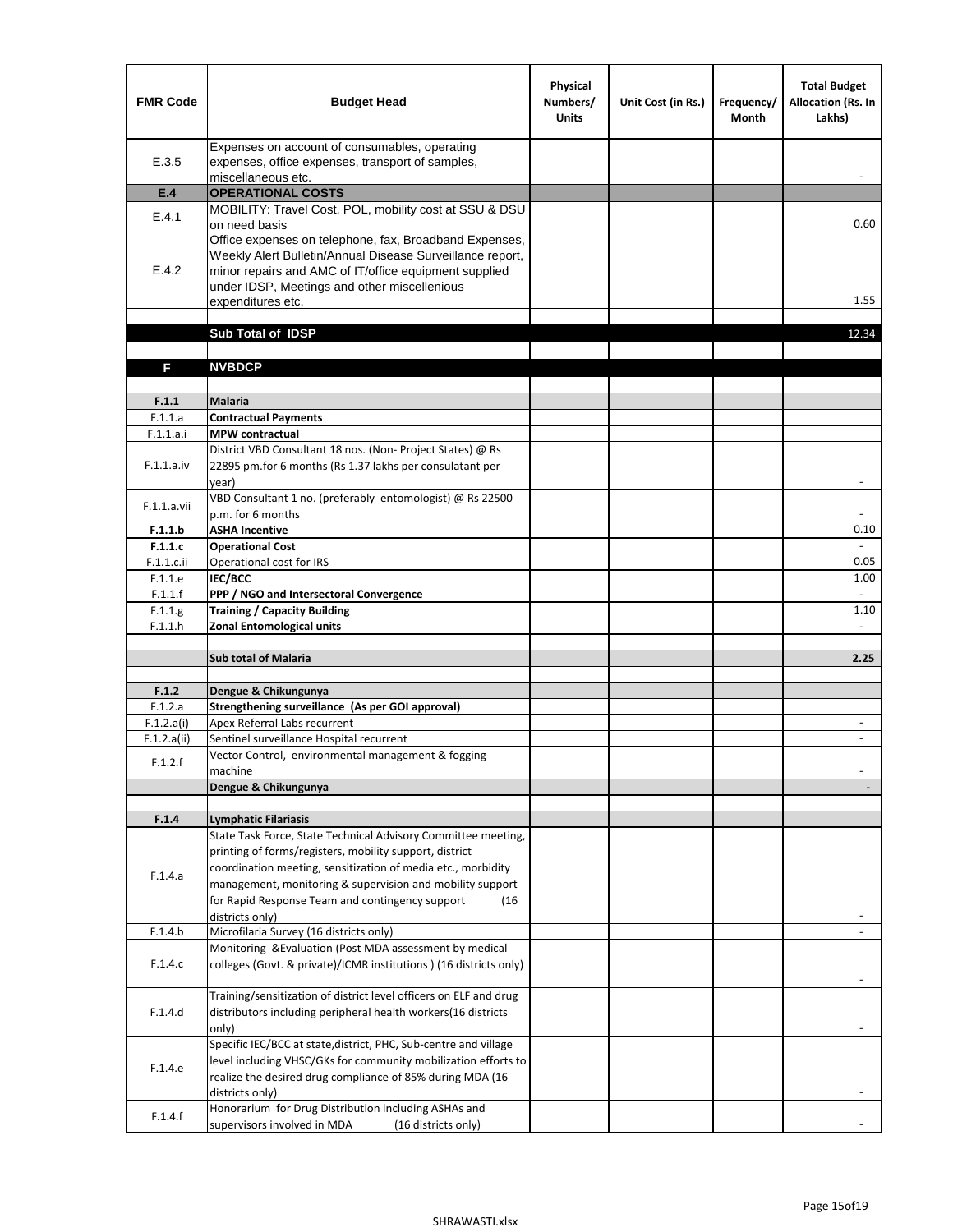| <b>FMR Code</b> | <b>Budget Head</b>                                                                                                                         | Physical<br>Numbers/<br><b>Units</b> | Unit Cost (in Rs.) | Frequency/<br>Month | <b>Total Budget</b><br>Allocation (Rs. In<br>Lakhs) |
|-----------------|--------------------------------------------------------------------------------------------------------------------------------------------|--------------------------------------|--------------------|---------------------|-----------------------------------------------------|
| F.1.4.g.        | Verification and validation for stoppage of MDA in LF endemic<br>districts (17 Districts)                                                  |                                      |                    |                     |                                                     |
| F.1.4.g.i       | a) Additional MF Survey                                                                                                                    |                                      |                    |                     |                                                     |
| F.1.4.g.ii      | b) ICT Survey                                                                                                                              |                                      |                    |                     |                                                     |
| $F.1.4.g.$ iii  | c) ICT Cost                                                                                                                                |                                      |                    |                     |                                                     |
| F.1.4.h         | Verification of LF endemicity in non-endemic districts (24<br>Districts)                                                                   |                                      |                    |                     |                                                     |
| F.1.4.h.i       | a) Lymphoedema & Hydrocele Survey                                                                                                          |                                      |                    |                     |                                                     |
|                 | <b>Lymphatic Filariasis</b>                                                                                                                |                                      |                    |                     |                                                     |
|                 |                                                                                                                                            |                                      |                    |                     |                                                     |
| F.1.5           | Kala-azar                                                                                                                                  |                                      |                    |                     |                                                     |
| F.1.5           | Case search/ Camp Approach                                                                                                                 |                                      |                    |                     | $\overline{\phantom{a}}$                            |
| F.1.5.a         | Spray Pumps & accessories                                                                                                                  |                                      |                    |                     |                                                     |
| F.1.5.b         | Operational cost for spray including spray wages                                                                                           |                                      |                    |                     |                                                     |
| F.1.5.c         | Mobility/POL/supervision                                                                                                                   |                                      |                    |                     | $\overline{\phantom{a}}$                            |
| F.1.5.d         | Monitoring & Evaluation                                                                                                                    |                                      |                    |                     |                                                     |
| F.1.5.e         | Training for spraying                                                                                                                      |                                      |                    |                     | $\overline{\phantom{a}}$                            |
| F.1.5.f         | IEC/BCC/Advocacy                                                                                                                           |                                      |                    |                     |                                                     |
| F.1.5.g         | Incentive to ASHA                                                                                                                          |                                      |                    |                     | $\overline{\phantom{a}}$                            |
| F.1.5.h         | Loss of Wages                                                                                                                              |                                      |                    |                     | $\overline{\phantom{a}}$                            |
| F.1.5.i         | Free Diet                                                                                                                                  |                                      |                    |                     |                                                     |
|                 |                                                                                                                                            |                                      |                    |                     |                                                     |
|                 | Kala-azar                                                                                                                                  |                                      |                    |                     |                                                     |
| F.6             | Cash grant for decentralized commodities                                                                                                   |                                      |                    |                     | 4.00                                                |
|                 |                                                                                                                                            |                                      |                    |                     |                                                     |
|                 | <b>Sub Total of NVB DCP</b>                                                                                                                |                                      |                    |                     | 6.25                                                |
| G               | <b>NLEP</b>                                                                                                                                |                                      |                    |                     |                                                     |
| G 1.            | Improved early case detection                                                                                                              |                                      |                    |                     |                                                     |
| G 1.1           | Incentive to ASHA                                                                                                                          |                                      |                    |                     |                                                     |
|                 | Incentive for Case detection by ASHA/AWW/Volunteers                                                                                        |                                      |                    |                     |                                                     |
|                 | etc.diagnosis @ Rs. 250 per case                                                                                                           | 167                                  | 250.00             |                     | 0.42                                                |
|                 | Incentive for timely cure of MB cases @ Rs. 600 per case                                                                                   | 13                                   | 600.00             |                     | 0.08                                                |
|                 | Incentive for timely cure of PB cases @ Rs. 400 per case                                                                                   | 20                                   | 400.00             |                     | 0.08                                                |
| G1.1 a          | Sensitization of ASHA                                                                                                                      | 200                                  | 100.00             |                     | 0.20                                                |
| G <sub>2</sub>  | Improved case management                                                                                                                   |                                      |                    |                     |                                                     |
|                 | DPMR Services, (MCR footwear, Aids and appliances,<br>Welfare allowance to BPL patients for RCS, Support<br>to govt. institutions for RCS) |                                      |                    |                     |                                                     |
|                 | Cost of MCR / Protective footwear@ Rs.300/-                                                                                                | 50                                   | 300.00             |                     | 0.15                                                |
| G 2.1           | Amount for Aids/ appliances/ self care kits/ patient welfare<br>items etc.                                                                 |                                      |                    |                     | 0.17                                                |
|                 | Patients for RCS to be paid welfare allowance @ Rs. 8000/-                                                                                 | 0                                    | 8,000.00           |                     |                                                     |
|                 | No. of RCS to be paid for as Support to govt. institutions for<br>RCS @5000/-                                                              | 0                                    | 5,000.00           |                     |                                                     |
| G 2.2           | Urban L:eprosy Control, (Mega city - 0, Medium city (1) -<br>3 , Med. City (2)-1 Township -19)                                             |                                      |                    |                     |                                                     |
| G 2.3           | <b>Material &amp; Supplies</b>                                                                                                             |                                      |                    |                     | $\overline{\phantom{a}}$                            |
| G 2.3.i         | Supportive drugs                                                                                                                           |                                      |                    |                     | 0.75                                                |
|                 | Lab. reagents & equipments                                                                                                                 |                                      |                    |                     | 0.05                                                |
|                 | Printing works                                                                                                                             |                                      |                    |                     | 0.20                                                |
| G <sub>3</sub>  | <b>Stigma Reduced</b>                                                                                                                      |                                      |                    |                     |                                                     |
|                 | Mass media, Outdoor media, Rural media, Advocacy                                                                                           |                                      |                    |                     |                                                     |
| G 3.1           | media<br>Monitoring, Supervision and Evaluation System                                                                                     |                                      |                    |                     | 0.98                                                |
| G 5.            | improved                                                                                                                                   |                                      |                    |                     |                                                     |
| G 5.1           | <b>Travel Cost and Review Meeting</b>                                                                                                      |                                      |                    |                     |                                                     |
| G 5.1.ii        | travel expenses - Contractual Staff at District level                                                                                      |                                      |                    |                     | 0.11                                                |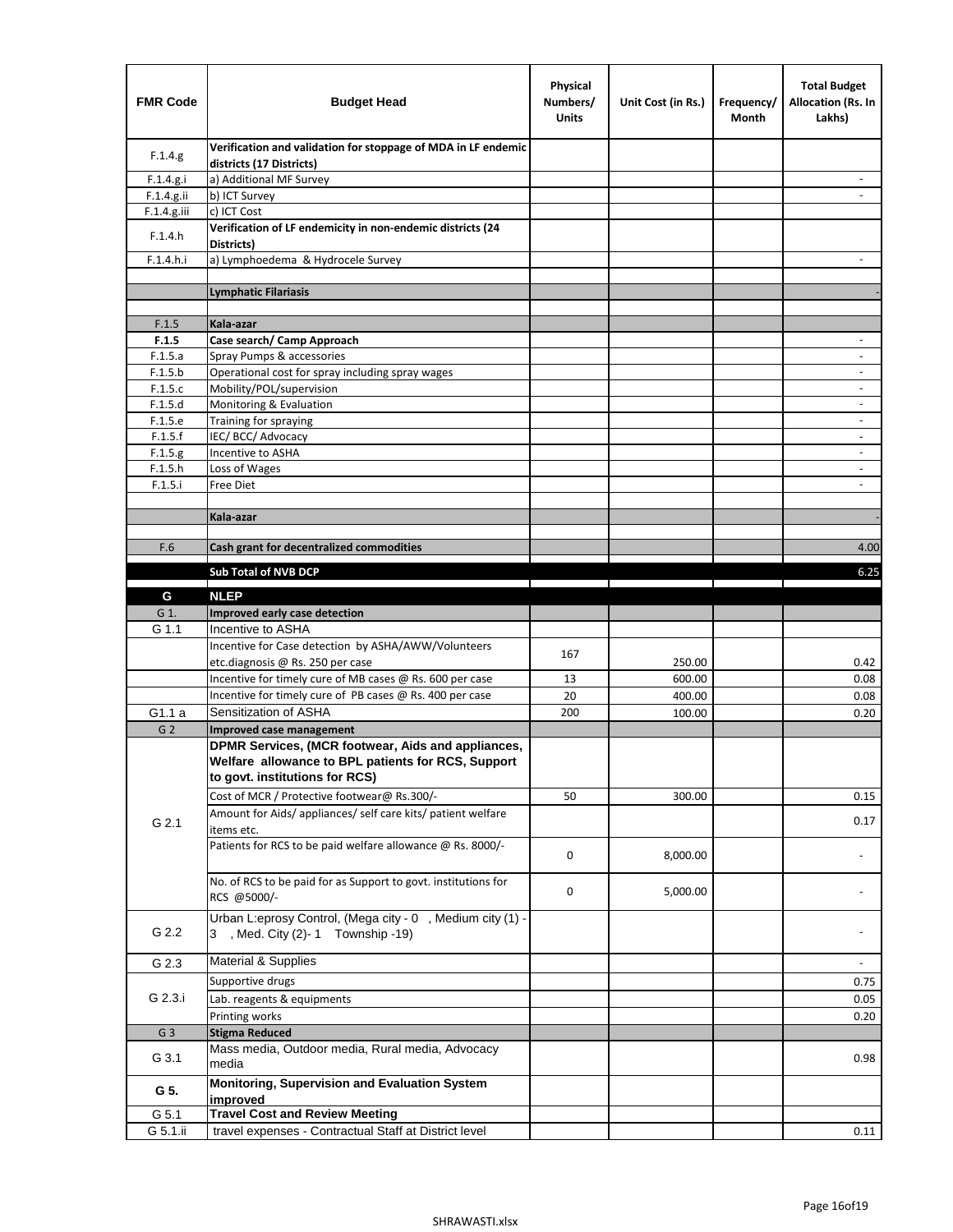| <b>FMR Code</b> | <b>Budget Head</b>                                                                                              | Physical<br>Numbers/<br><b>Units</b> | Unit Cost (in Rs.) | Frequency/<br>Month | <b>Total Budget</b><br>Allocation (Rs. In<br>Lakhs) |
|-----------------|-----------------------------------------------------------------------------------------------------------------|--------------------------------------|--------------------|---------------------|-----------------------------------------------------|
| G 5.2           | <b>Office Operation &amp; Maintenance</b>                                                                       |                                      |                    |                     |                                                     |
| G 5.2.i         | Office operation - State Cell                                                                                   |                                      |                    |                     |                                                     |
| G 5.2.ii        | Office operation - District Cell                                                                                |                                      |                    |                     | 0.35                                                |
| G 5.2 .iii      | Office equipment maint. State                                                                                   |                                      |                    |                     |                                                     |
| G 5.4           | Vehicle Hiring and POL                                                                                          |                                      |                    |                     |                                                     |
| G 5.4.ii        | <b>District Cell</b>                                                                                            |                                      |                    |                     | 0.30                                                |
| G 6.2           | <b>Contractual Staff at Disrrict &amp; block level</b>                                                          |                                      |                    |                     |                                                     |
|                 | <b>District Leprosy Consultant</b>                                                                              | 1                                    | 33,000.00          | 12                  | 3.96                                                |
| G 6.2.ii        | Physio Therapist                                                                                                | $\mathbf{1}$                         | 27,500.00          | 12                  | 3.30                                                |
|                 | Contractual Staff Para Medical Worker, (PMW @ 17600pm)                                                          | $\mathbf{1}$                         | 17,600.00          | 12                  | 2.11                                                |
| G 7.            | <b>Others</b>                                                                                                   |                                      |                    |                     |                                                     |
| G 7.1           | Travel expenses for regular staff for specific programme /<br>training need, awards etc                         |                                      |                    |                     | 0.16                                                |
|                 | HR increment calculated $\omega$ 5% for above approvals                                                         |                                      |                    |                     | 0.27                                                |
|                 | Sub Total NLEP                                                                                                  |                                      |                    |                     | 13.64                                               |
|                 |                                                                                                                 |                                      |                    |                     |                                                     |
| Н               | <b>RNTCP</b>                                                                                                    |                                      |                    |                     |                                                     |
| H.1             | Civil Works                                                                                                     |                                      |                    |                     | 1.65                                                |
| H.2             | Laboratory Materials                                                                                            |                                      |                    |                     | 3.71                                                |
| H.3             | Honorarium/Counselling Charges                                                                                  |                                      |                    |                     | 11.81                                               |
| H.4             | <b>ACSM</b>                                                                                                     |                                      |                    |                     | 1.97                                                |
| H.5             | <b>Equipment Maintenance</b>                                                                                    |                                      |                    |                     | 0.56                                                |
| H.6             | Training                                                                                                        |                                      |                    |                     | 2.14                                                |
| H.7             | Vehicle Operation(POL & Manitainance)                                                                           |                                      |                    |                     | 2.30                                                |
| H.8             | Vehicle hiring                                                                                                  |                                      |                    |                     | 5.02                                                |
| H.9             | Public Private Mix(PP/NGO Support)                                                                              |                                      |                    |                     | 3.05                                                |
| H.10            | <b>Medical Colleges</b>                                                                                         |                                      |                    |                     | $\omega$                                            |
| H.11            | Office Operation (Miscellaneous)                                                                                |                                      |                    |                     | 0.99                                                |
| H.12            | <b>Contractual Services</b>                                                                                     |                                      |                    |                     | 50.31                                               |
| H.13            | Printing                                                                                                        |                                      |                    |                     | 0.95                                                |
| H.15            | Procurement of Drugs                                                                                            |                                      |                    |                     | 0.56                                                |
| H.16            | Procurement of Vehicles                                                                                         |                                      |                    |                     | $\sim$                                              |
| H.17            | Procurement of Equipments                                                                                       |                                      |                    |                     | 0.75                                                |
| H.18            | Patient Support & Transportation Charges                                                                        |                                      |                    |                     | 2.99                                                |
| H.19            | Supervision and Monitoring                                                                                      |                                      |                    |                     | 2.85                                                |
|                 | <b>Grand Total</b>                                                                                              |                                      |                    |                     | 91.59                                               |
|                 |                                                                                                                 |                                      |                    |                     |                                                     |
|                 | <b>Total of NDCP</b>                                                                                            |                                      |                    |                     | 123.82                                              |
|                 | Non Communicable Disease Control Programme (NCD)                                                                |                                      |                    |                     |                                                     |
| Т               | National Programme for Control of Blindness (NPCB)                                                              |                                      |                    |                     | $\sim$                                              |
| 1.1             | <b>Recurring Grant-in aid</b>                                                                                   |                                      |                    |                     |                                                     |
|                 | Reimbursement for cataract operation for NGO and                                                                |                                      |                    |                     |                                                     |
| 1.1.1           | Private Practitioners as per NGO norms @Rs.1000/-                                                               |                                      |                    |                     | 5.54                                                |
| 1.1.1A          | Assistance for consumables/drugs/medicines to the<br>Govt./District Hospital for Cat sx etc.@ Rs.450/- per case |                                      |                    |                     | 2.02                                                |
| 1.1.2           | <b>Other Eye Diseases</b>                                                                                       |                                      |                    |                     |                                                     |
| 1.1.3           | Screening and free spectacles to school children @                                                              |                                      |                    |                     | 2.07                                                |
|                 | Rs.275/- per case                                                                                               |                                      |                    |                     |                                                     |
| 1.1.4           | Screening and free spectacles for near work to Old<br>Person (New component) @Rs.100/- per case                 |                                      |                    |                     | 0.56                                                |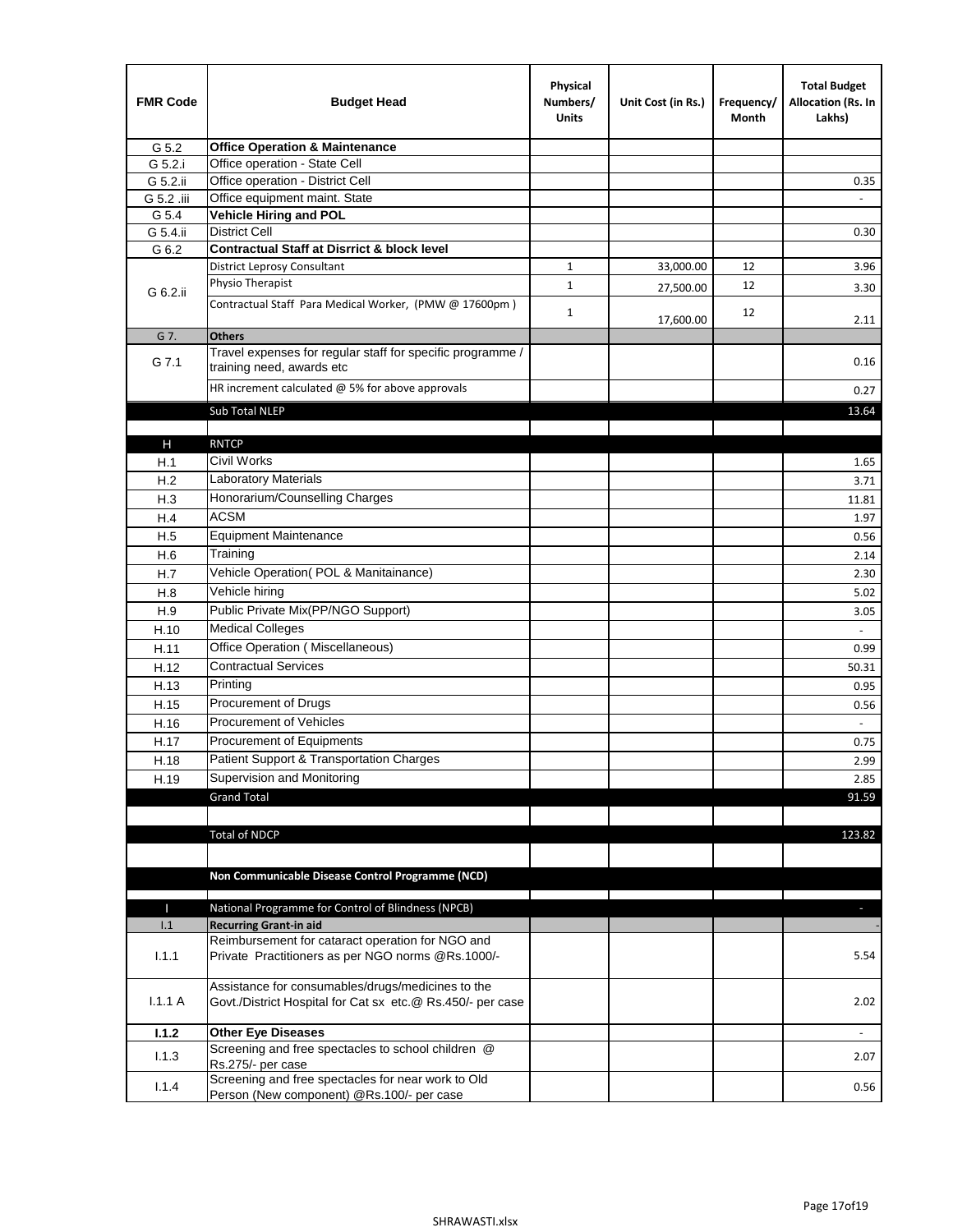| <b>FMR Code</b> | <b>Budget Head</b>                                                                                                                                      | Physical<br>Numbers/<br><b>Units</b> | Unit Cost (in Rs.) | Frequency/<br>Month | <b>Total Budget</b><br>Allocation (Rs. In<br>Lakhs) |
|-----------------|---------------------------------------------------------------------------------------------------------------------------------------------------------|--------------------------------------|--------------------|---------------------|-----------------------------------------------------|
| 1.1.5           | Recurring GIA to Eye Bank @ Rs.2000/- per pair(Eye<br>Bank will reimburse to Eye Donation Centre for eye<br>collected by them @ Rs.1000/- per pair)     |                                      |                    |                     |                                                     |
| 1.2             | Non Recurring Grant -in-Aid                                                                                                                             |                                      |                    |                     |                                                     |
| 1.2.2.          | Grant-in-aid for Sub Divisional Hospitals @ Rs.20 lakh                                                                                                  |                                      |                    |                     |                                                     |
| 1.2.3           | For Vision Centre (PHC) (Govt. + NGO) @ Rs.1 lakh                                                                                                       |                                      |                    |                     |                                                     |
| 1.2.4           | For Eye Bank Rs.25 lakh                                                                                                                                 |                                      |                    |                     | ÷.                                                  |
| 1.3             | <b>Contractual Man Power</b>                                                                                                                            |                                      |                    |                     |                                                     |
| 1.3.1           | Ophthalmic Surgeon@ Rs.60,000/- p.m.*                                                                                                                   |                                      |                    |                     | $\overline{\phantom{a}}$                            |
| 1.3.2           | Ophthalmic Assistant @ Rs.12,000/- p.m.*                                                                                                                |                                      |                    |                     |                                                     |
| 1.3.3           | Eye Donation Counsellors @ Rs.15000/- p.m.*                                                                                                             |                                      |                    |                     | $\overline{\phantom{a}}$                            |
| 1.3.4           | Data Entry Operator @Rs.8,000/- p.m. for district level                                                                                                 |                                      |                    |                     | 0.25                                                |
| 1.4             | Other activities (if any, pls. specify)                                                                                                                 |                                      |                    |                     |                                                     |
|                 | Other district level activities                                                                                                                         |                                      |                    |                     | 0.20                                                |
|                 | Sub Total of National Programme for Control of Blindness<br>(NPCB)                                                                                      |                                      |                    |                     | 10.64                                               |
|                 |                                                                                                                                                         |                                      |                    |                     |                                                     |
| J               | Natoinal Mental Health Programme (NMHP)<br>Honorarium of Existing Human Resource                                                                        |                                      |                    |                     |                                                     |
|                 |                                                                                                                                                         |                                      |                    |                     |                                                     |
|                 | National Programme for the Healthcare of the Elderly (NPHCE)                                                                                            |                                      |                    |                     |                                                     |
| K               |                                                                                                                                                         |                                      |                    |                     |                                                     |
| K.1             | <b>Recurring Grant-in-Aid</b>                                                                                                                           |                                      |                    |                     |                                                     |
| K.1.1           | <b>District Hospital</b>                                                                                                                                |                                      |                    |                     |                                                     |
| K.1.1.1         | Machinery & Equipment @ Rs.1.50 lakh per unit                                                                                                           |                                      |                    |                     |                                                     |
| K.1.1.2         | Drugs & Consumable @ Rs. 5 Lacs to existing district &<br>Rs. 3 Lacs to New Districts                                                                   |                                      |                    |                     |                                                     |
| K.1.1.3         | Training of doctors and staff from CHCs and PHCs @<br>Rs.0.40 lakh per unit                                                                             |                                      |                    |                     |                                                     |
| K.1.1.4         | Public Awareness & IEC @ Rs.1 lakh per unit                                                                                                             |                                      |                    |                     |                                                     |
| K.1.1.6         | Consultant Medicine (2) @ Rs. 80000 P.M. for 12 months<br>against filled post & 3 month against Vacant Post                                             |                                      |                    |                     |                                                     |
| K.1.1.7         | Nurse (6) @ Rs. 20,000 P.M. for 12 months against filled<br>post & 3 month against Vacant Post                                                          |                                      |                    |                     |                                                     |
| K.1.1.8         | Physiotherapist 1 @ Rs.20,000 p.m.                                                                                                                      |                                      |                    |                     |                                                     |
| K.1.1.9         | Hospital Attendants 2@ Rs.7500 p.m.                                                                                                                     |                                      |                    |                     |                                                     |
| K.1.1.10        | Sanitary Attendants 2 @ Rs.7500 p.m.                                                                                                                    |                                      |                    |                     | $\overline{\phantom{a}}$                            |
| K.1.2           | <b>CHC</b>                                                                                                                                              |                                      |                    |                     |                                                     |
| K.1.2.1         | Training @ Rs. 30,000 (Refer list for No. of CHC)                                                                                                       |                                      |                    |                     |                                                     |
| K.1.2.3         | Rehabilitation Worker 1 @ Rs.18,000 p. m.                                                                                                               |                                      |                    |                     |                                                     |
| K.1.3           | <b>PHC</b>                                                                                                                                              |                                      |                    |                     |                                                     |
| K.1.3.1.        | Training & IEC @ Rs.0.30 lakh per PHC                                                                                                                   |                                      |                    |                     |                                                     |
| K.1.4           | <b>Sub-Centre</b>                                                                                                                                       |                                      |                    |                     |                                                     |
|                 | Aids and Appliances @ Rs.0.30 lakh per Sub-Centre                                                                                                       |                                      |                    |                     |                                                     |
| K.1.4.1         |                                                                                                                                                         |                                      |                    |                     |                                                     |
| K.2             | <b>Non-Recurring Grant-in-Aid</b>                                                                                                                       |                                      |                    |                     |                                                     |
| K.2.1           | <b>District Hospital</b>                                                                                                                                |                                      |                    |                     |                                                     |
| K.2.1.1         | Construction/renovation/extension of the existing building<br>and Furniture of Geriatrics Unit with 10 beds and OPD<br>facilities @ Rs.80 lakh per unit |                                      |                    |                     |                                                     |
| K.2.1.2         | Machinery & Equipment @ Rs.7.00 lakh per unit                                                                                                           |                                      |                    |                     |                                                     |
|                 | HR Increment @ 5% (Refer HR increment calculation                                                                                                       |                                      |                    |                     |                                                     |
|                 | sheet)                                                                                                                                                  |                                      |                    |                     |                                                     |
|                 |                                                                                                                                                         |                                      |                    |                     |                                                     |